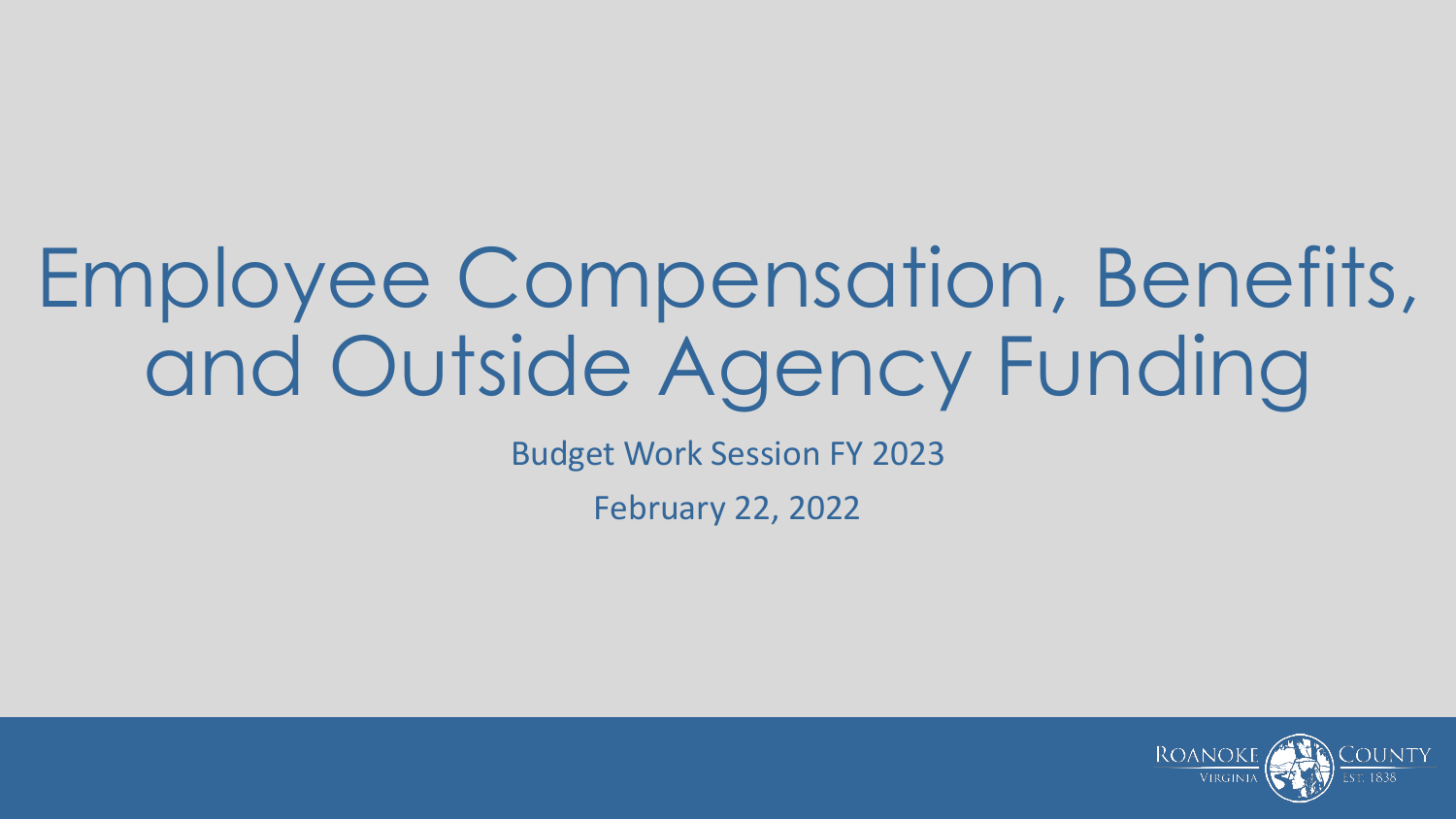#### Agenda

- Introduction
- Roanoke County Full-Time Position History
- Proposed New Positions
- Compensation
- Insurance Benefits
	- Health
	- Dental
- Outside Agency Funding

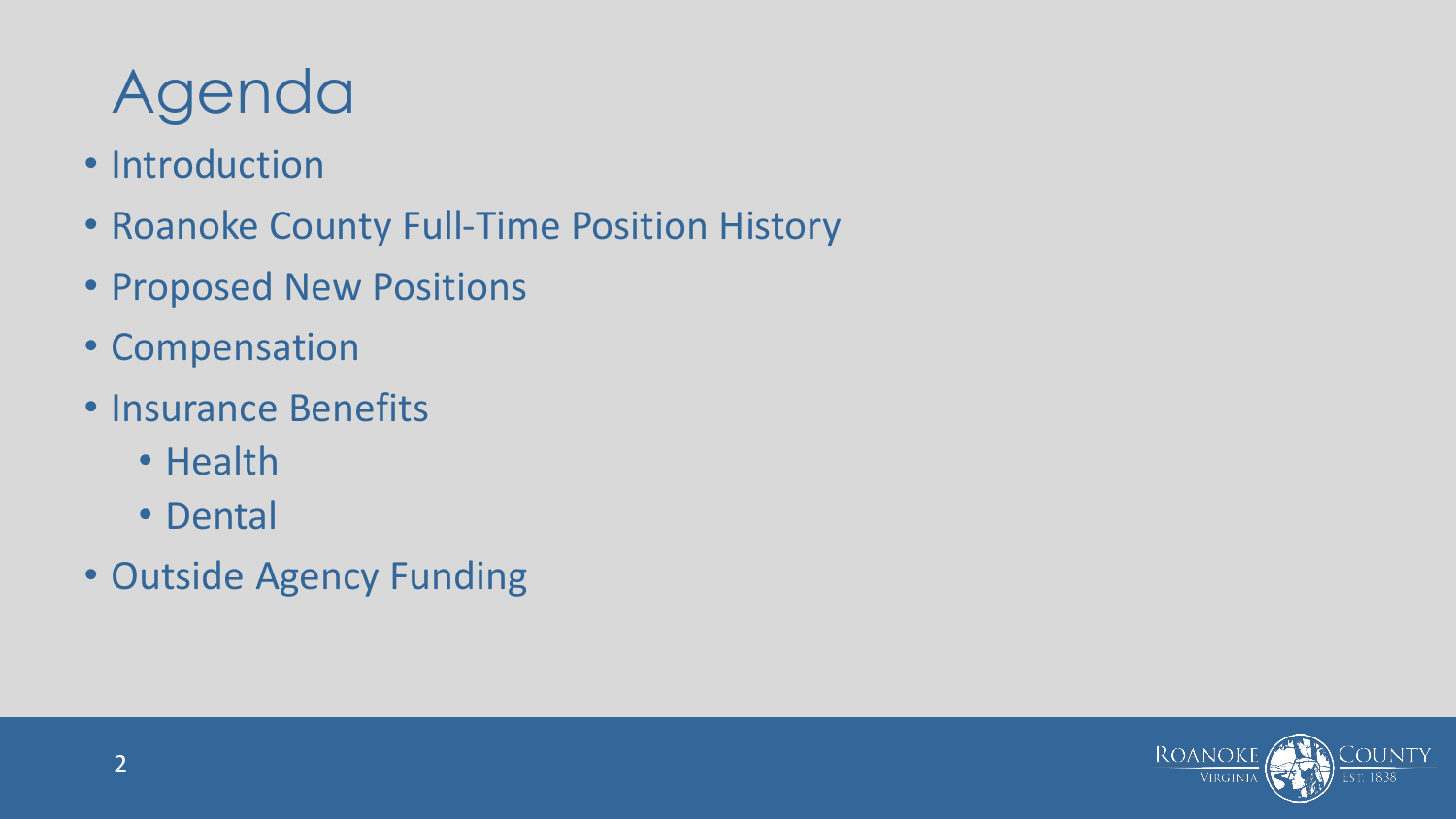### Introduction

- National and local labor markets are more competitive
- Inflation remains high at 7.48% as of January 2022 per the US Bureau of Labor Statistics on February 10, 2022
- VRS rate increases from 14.38% to 15.97% of salary in FY 2023
- Health Insurance rates will increase slightly
- Dental Insurance rates will increase slightly

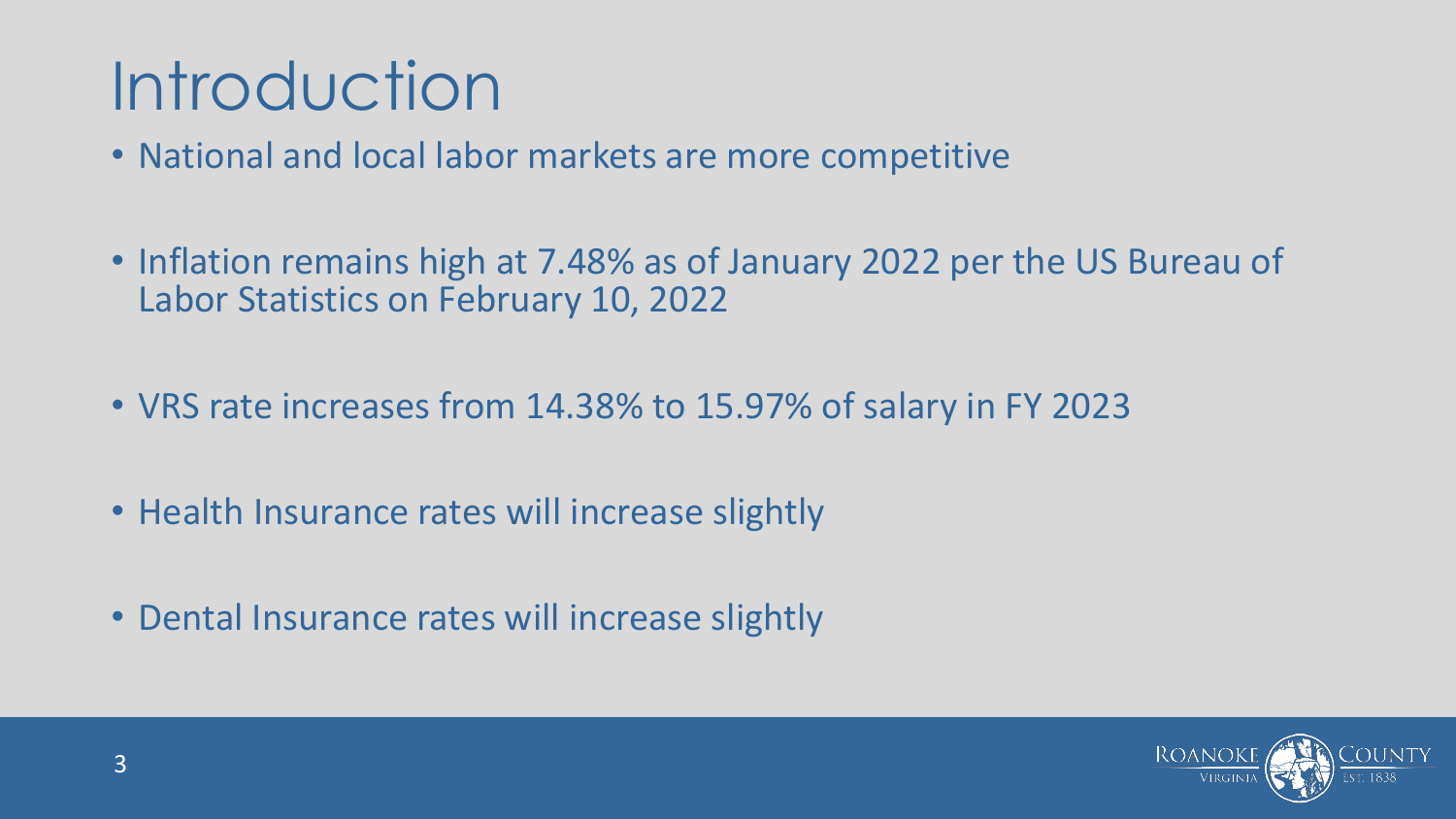# Roanoke County Full-Time Position History

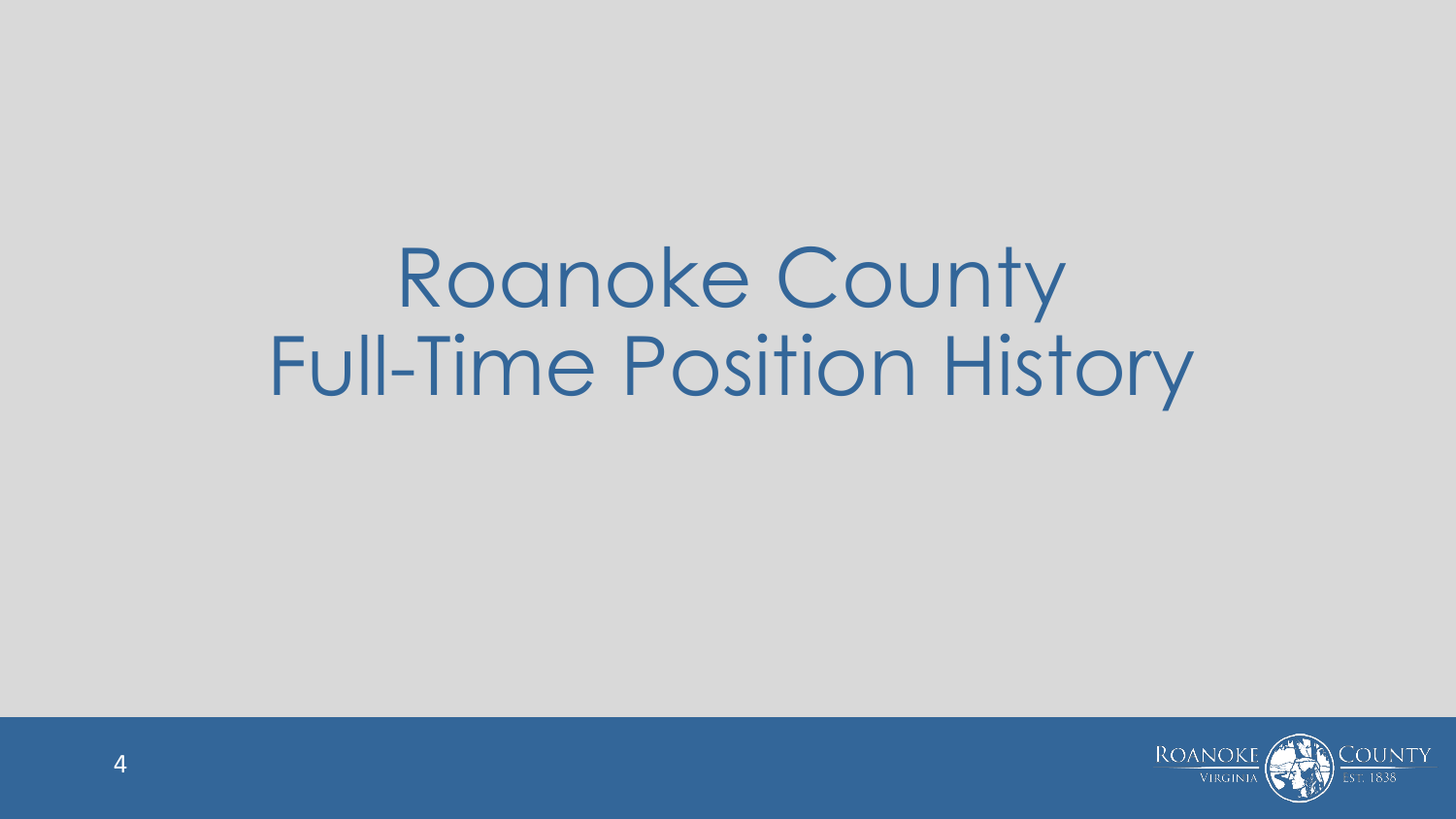### Full-Time Position History



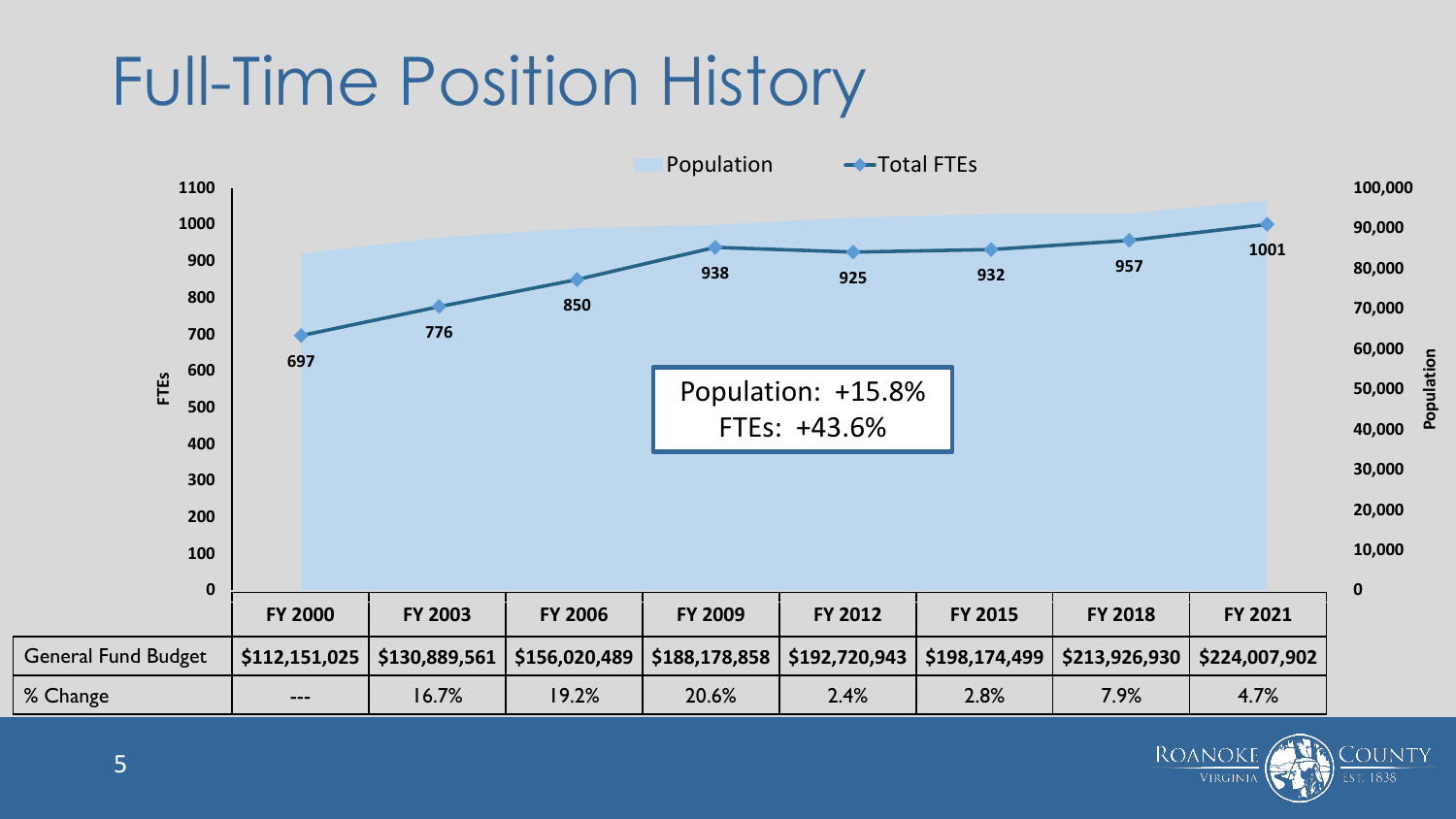#### Fire & Rescue Position History



- Fire & Rescue has had more position growth (125 FTEs) than any other Roanoke County Department
- Number of volunteers has dropped significantly since FY 2000
- Added 11 positions with FY 2017 SAFER Grant
- Added 15 positions with FY 2021 SAFER Grant

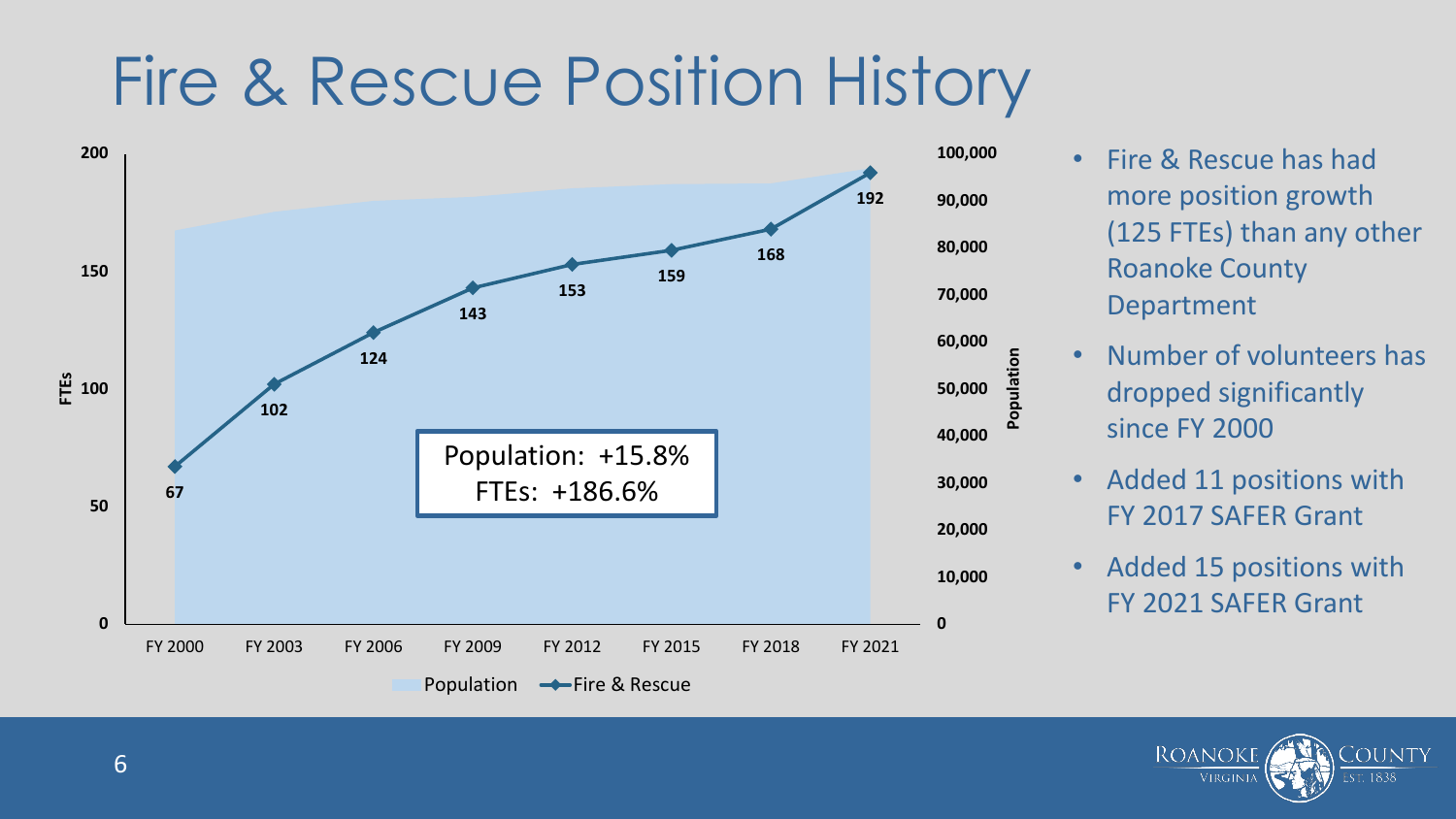### Police Position History



- Roanoke County Police Department Established in FY 1991 • Position count increased until 2008- 2009 recession • 2 Positions added in FY 2018 for Criminal **Population**
	- Justice Academy

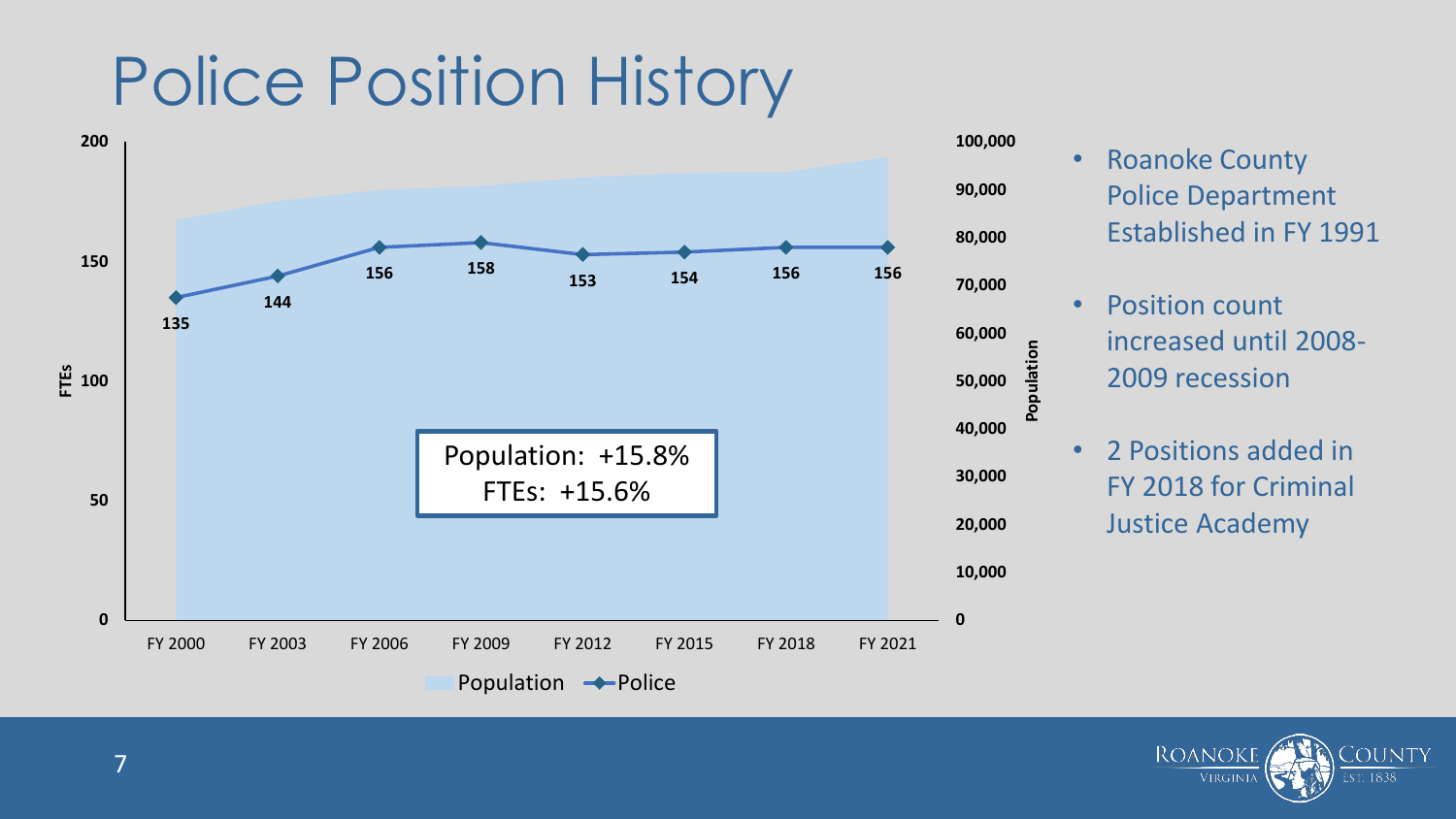### Sheriff Position History



• Position Count has remained stable since 2008-2009 recession • Western Virginia

Regional Jail opened in FY 2009

**Population**

• Sheriff receives funding from Virginia Compensation Board for majority of positions

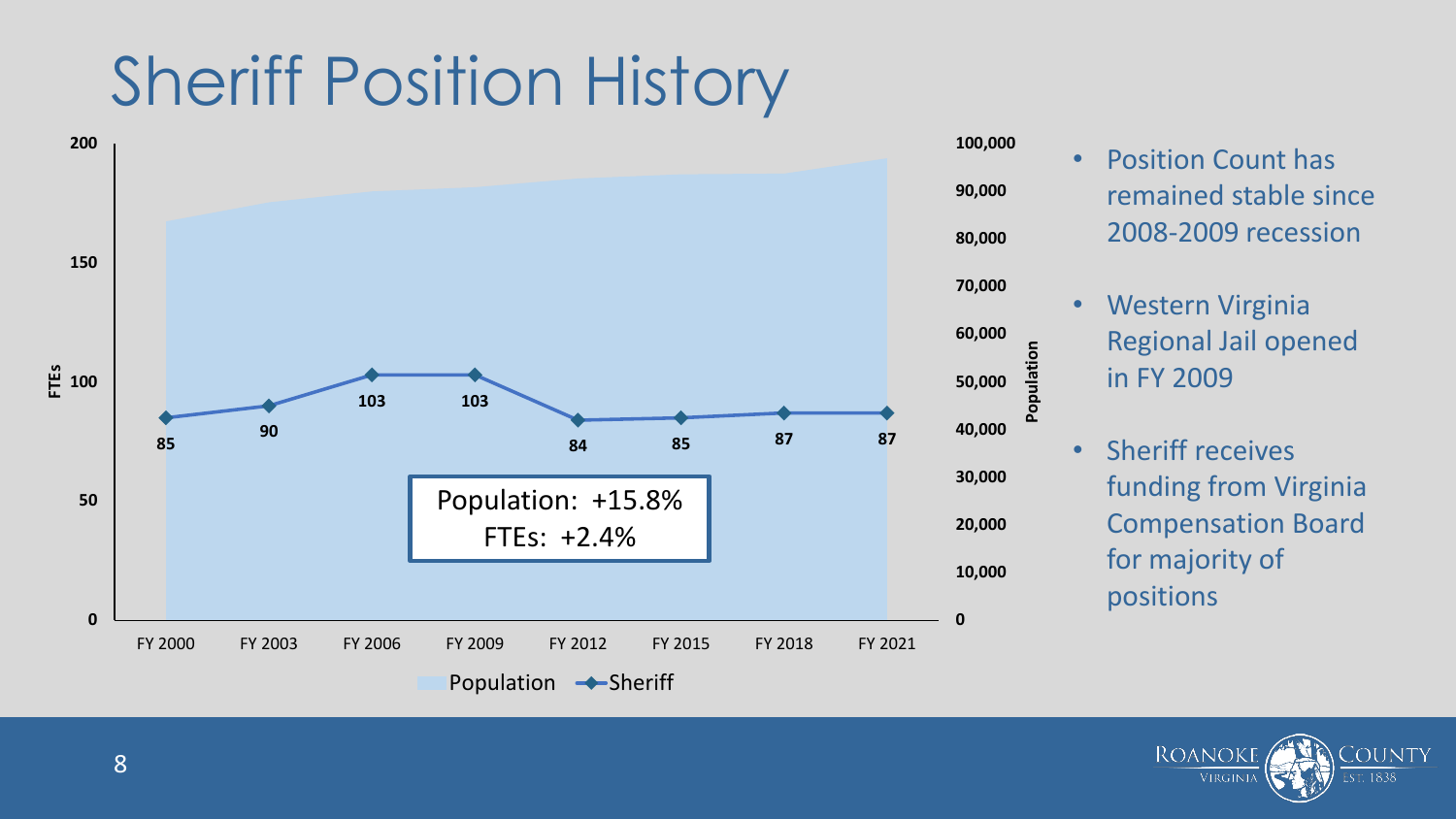### Emergency Communications History



- Emergency Communications has added 33 positions since FY 2000
- 6 positions added in FY 2003 with increase in state funding

**Population**

- 6 positions reduced in FY 2006 with elimination of state funding
- 27 Positions added in FY 2009 with Public Safety **Center**

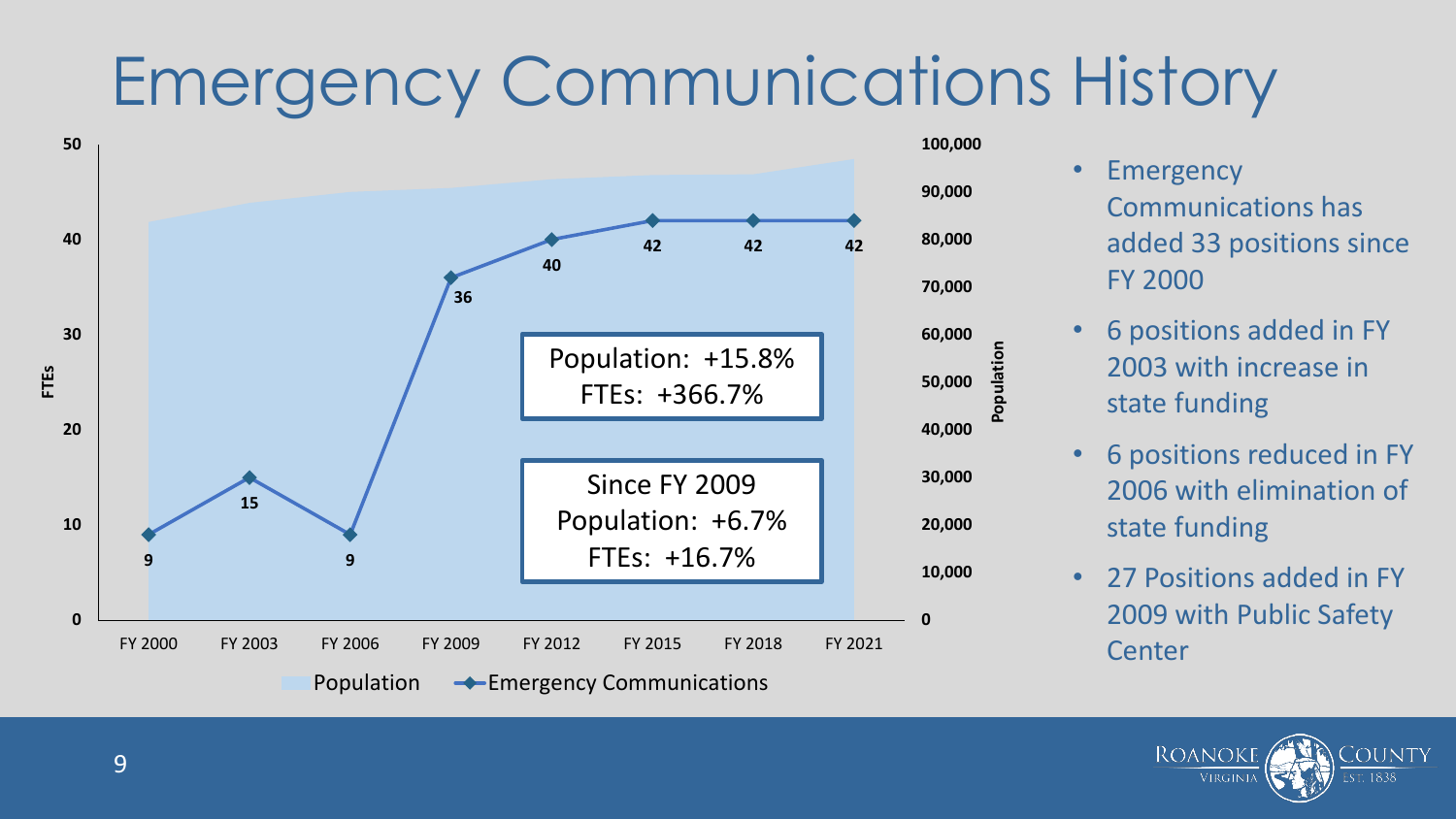### Social Services Position History



- Social Services has added 50 positions since FY 2000
- Social Services receives funding for positions from State and Federal Government for services

**Population**

• Adoption, Youth, and Adult service demand has increased requiring additional staff

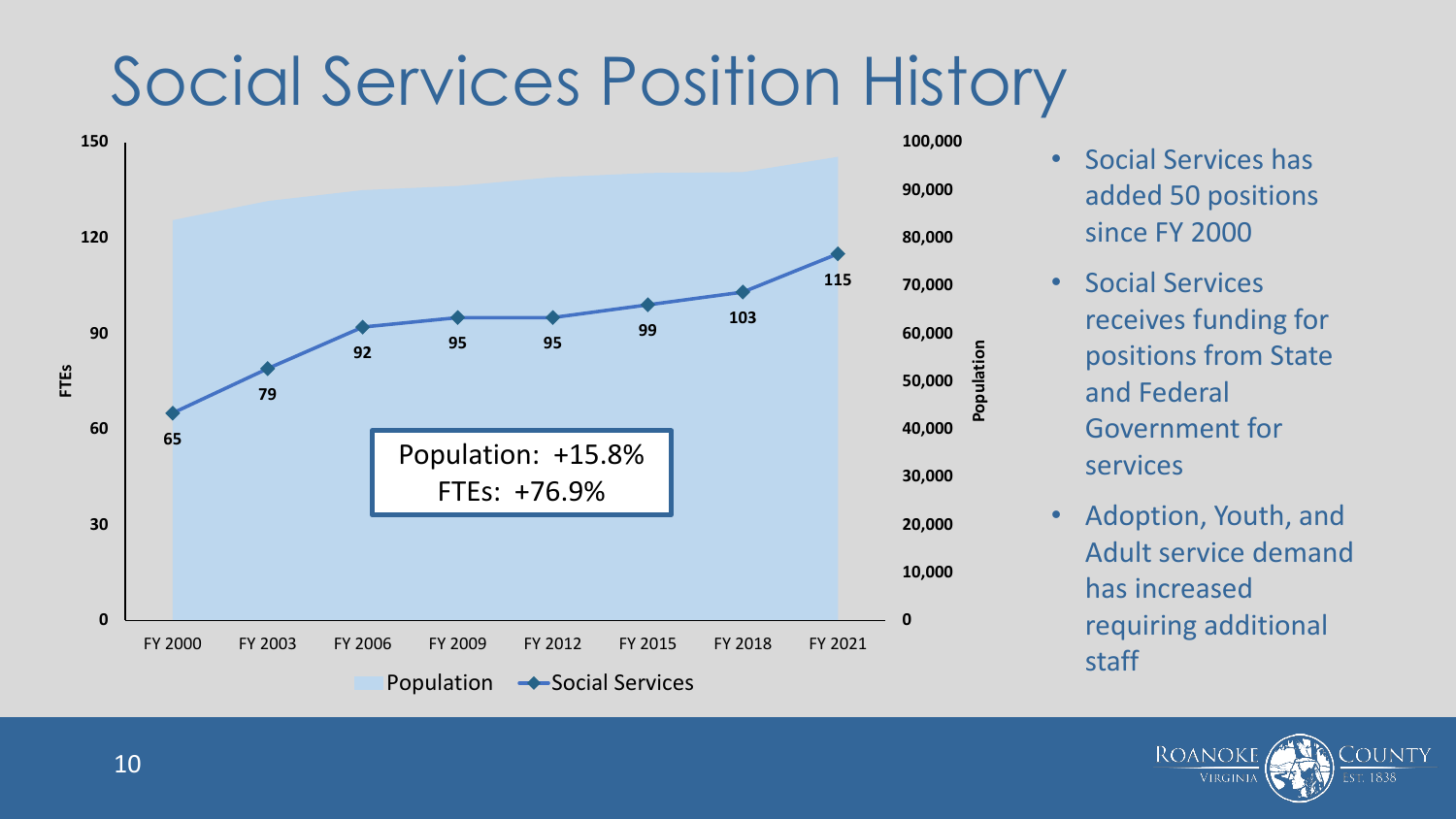### Public Safety Position History



**ROANOKE** 

**VIRGINIA** 

**COUNTY** 

**EST. 1838**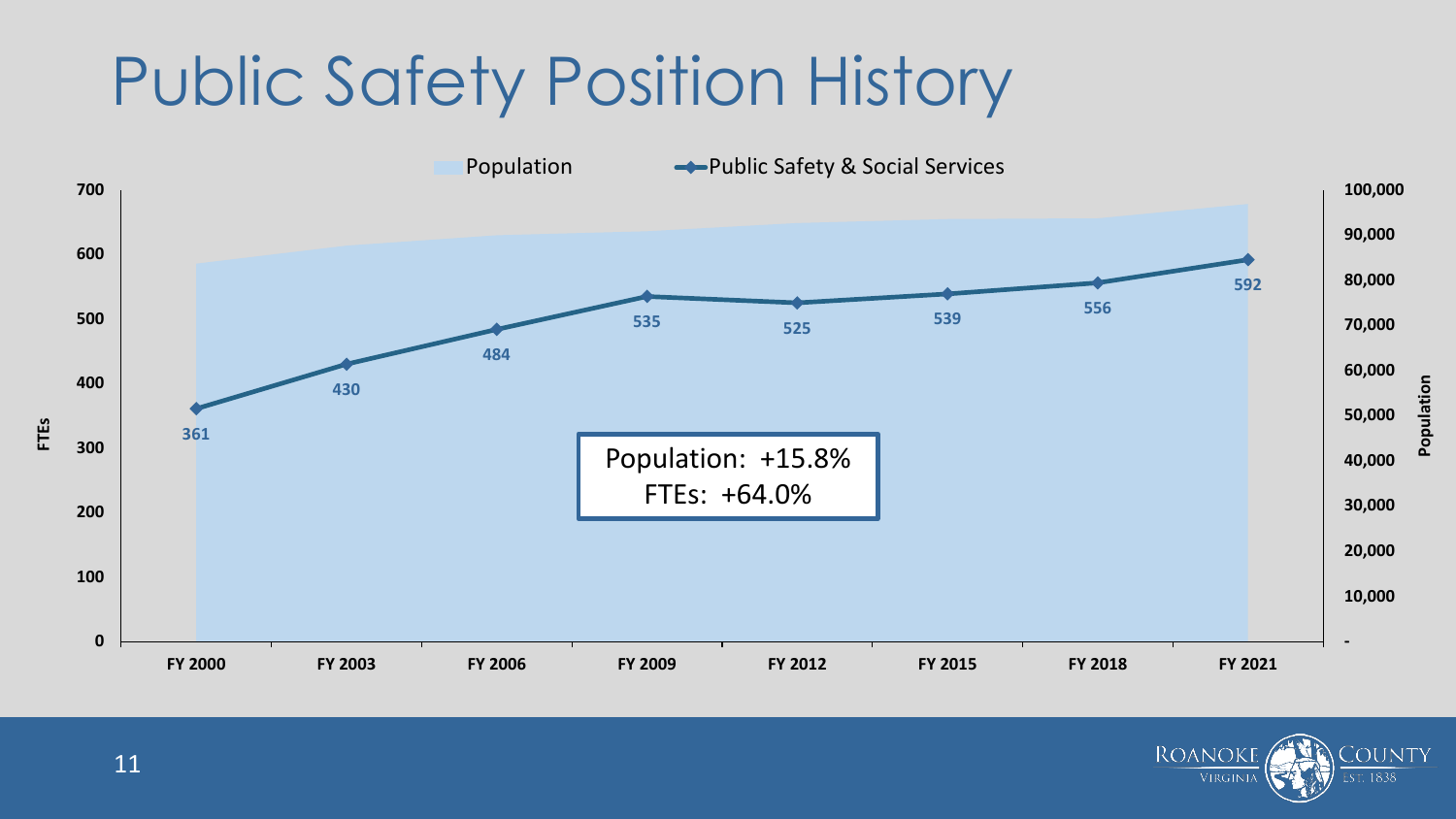### Library Position History



- 14 positions have been added to Libraries since FY 2000
- South County Library opened in FY 2005
- Glenvar Library opened in FY 2013

**Population**

• Vinton Library opened in FY 2017

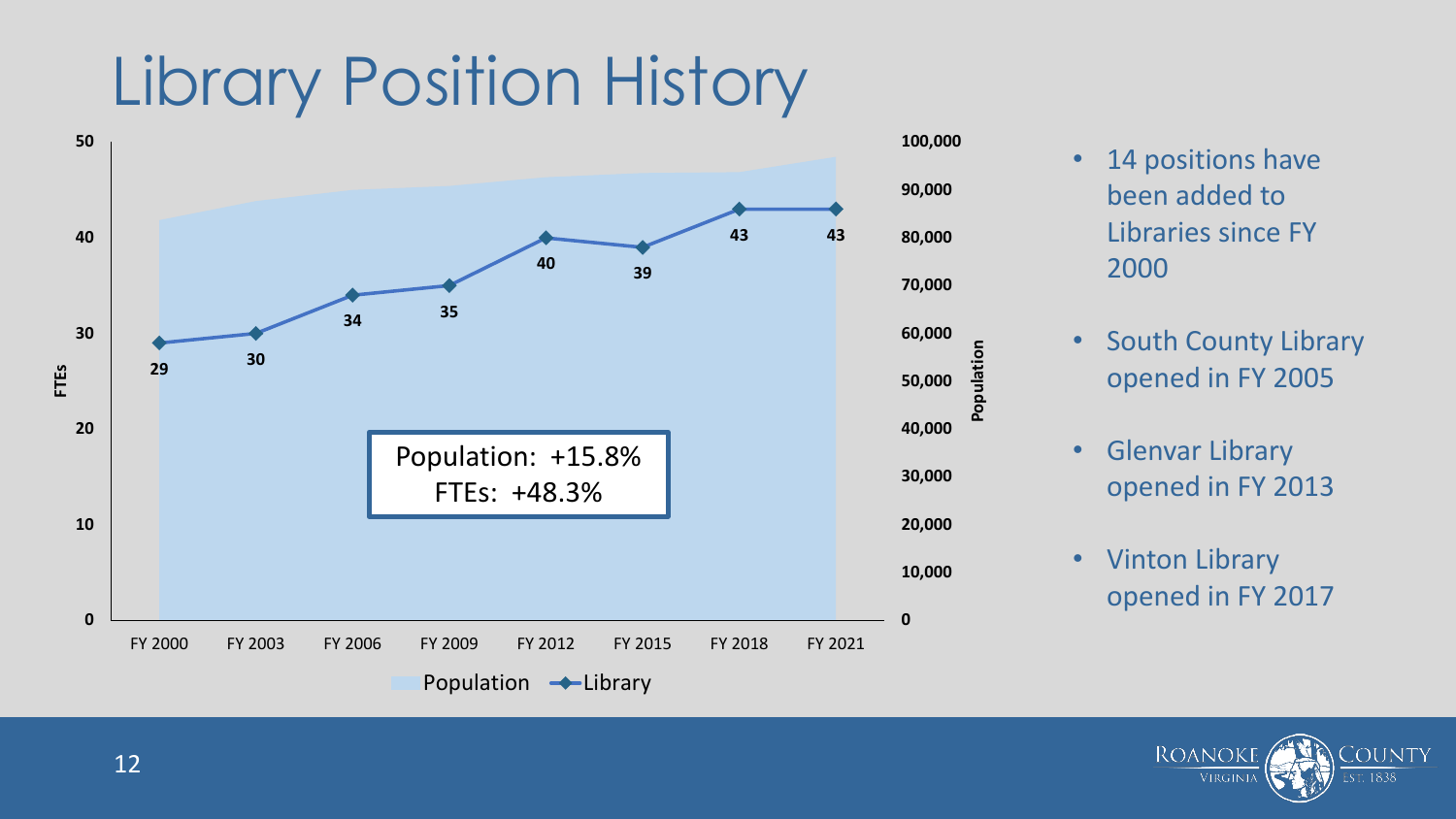#### Parks, Recreation, & Tourism Position History



- Parks, Recreation, & Tourism has added 20 positions since FY 2000
- Programs have been added or expanded such as After School for Kids (ASK)
- Green Ridge Recreation Center opened in FY 2006
- Programming expanded at Explore Park

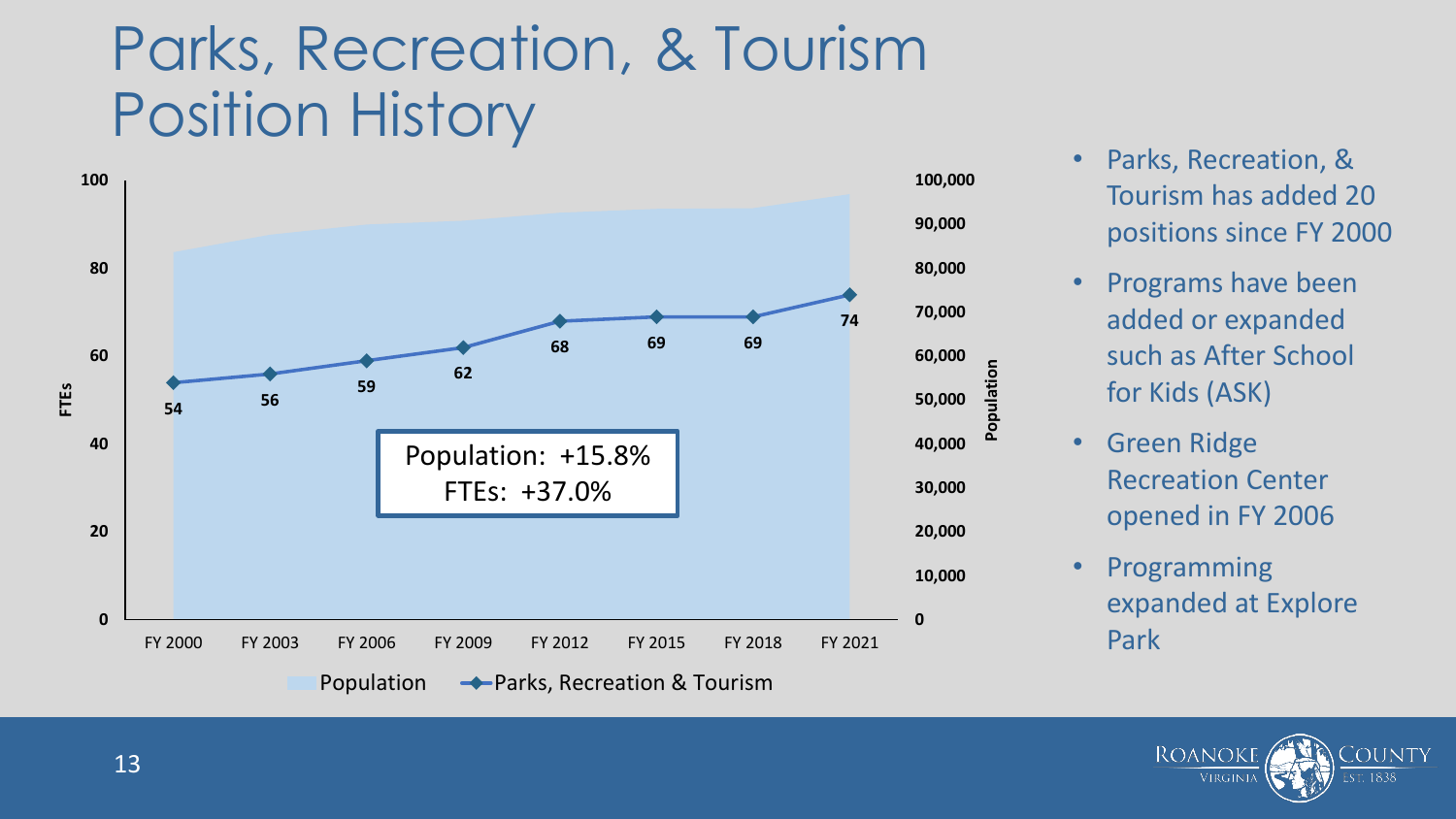#### Communications & Information Technology Position History



- Communications & Information Technology has added 20 positions since FY 2000
- Roanoke County has much greater technology needs than in FY 2000 which requires additional staff

**Population**

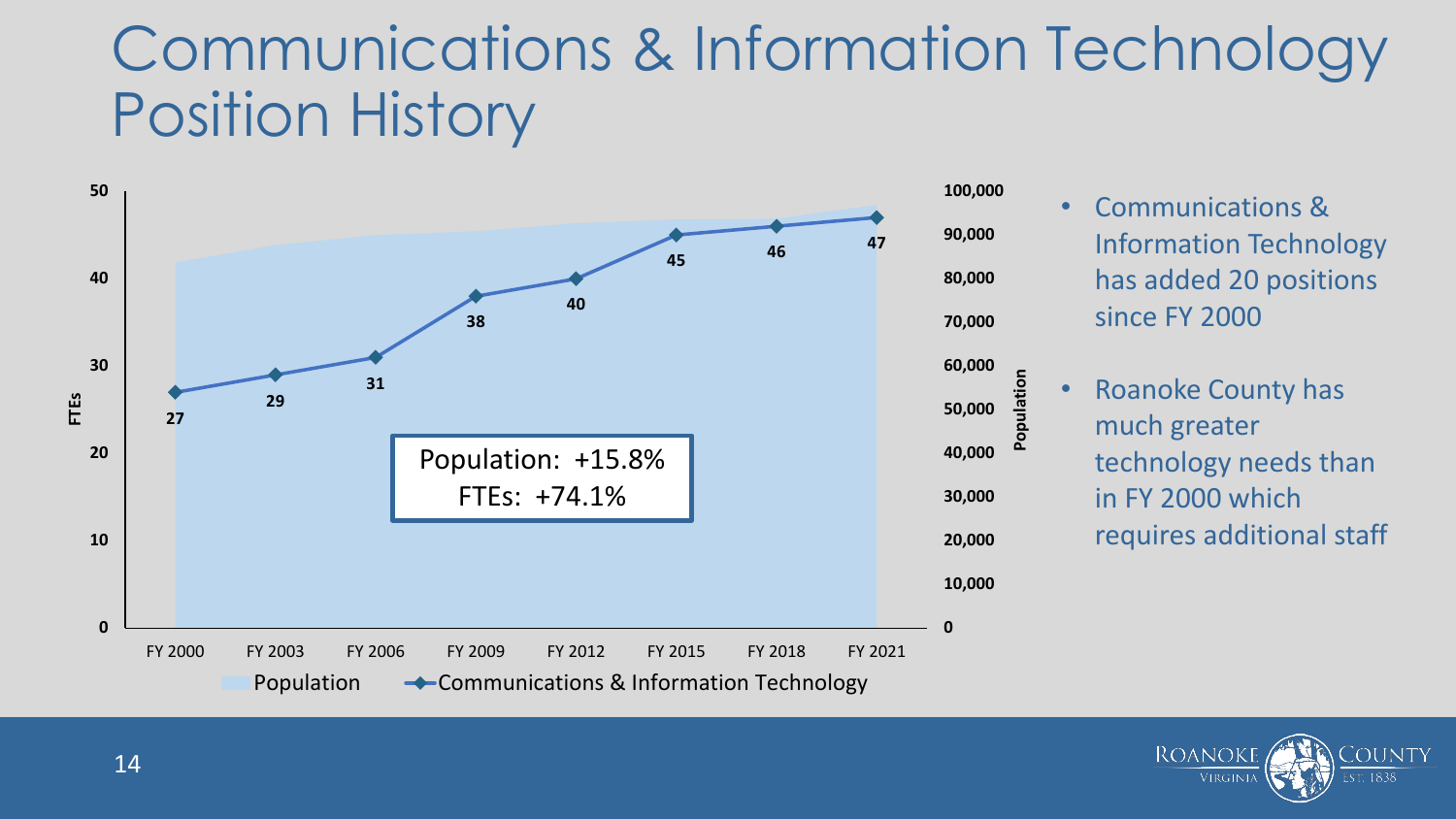### All Other Position History



- Includes: Administration, Board, Clerk of Circuit Court, Commissioner of Revenue, Commonwealth's Attorney, County Attorney, Development Services, Economic Development, Elections, Finance & Management Services, General Services, Human Resources, Planning, Public Information, Real Estate, and **Treasurer**
- Some positions eliminated through organizational and department realignments

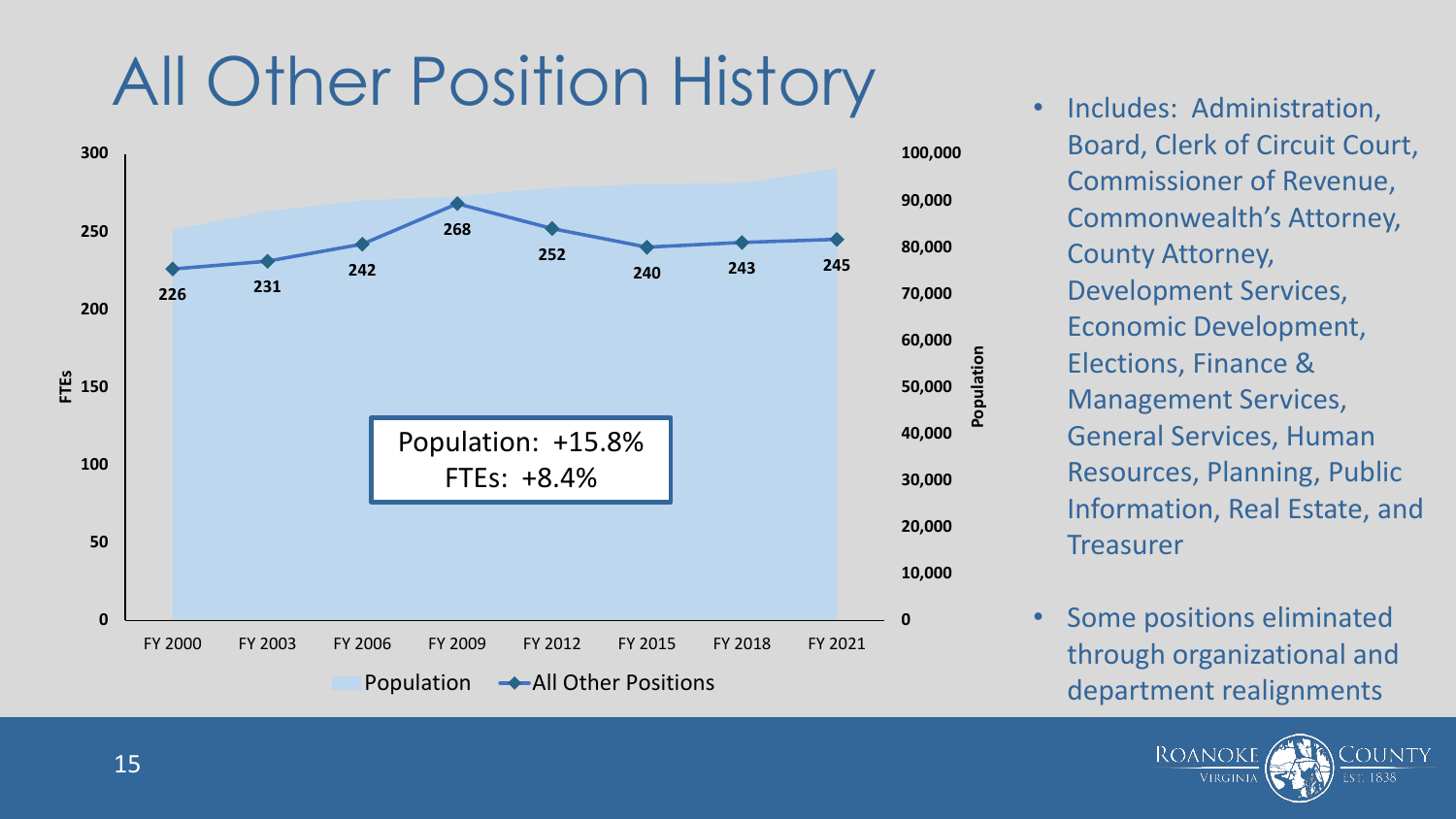### Full-Time Position History



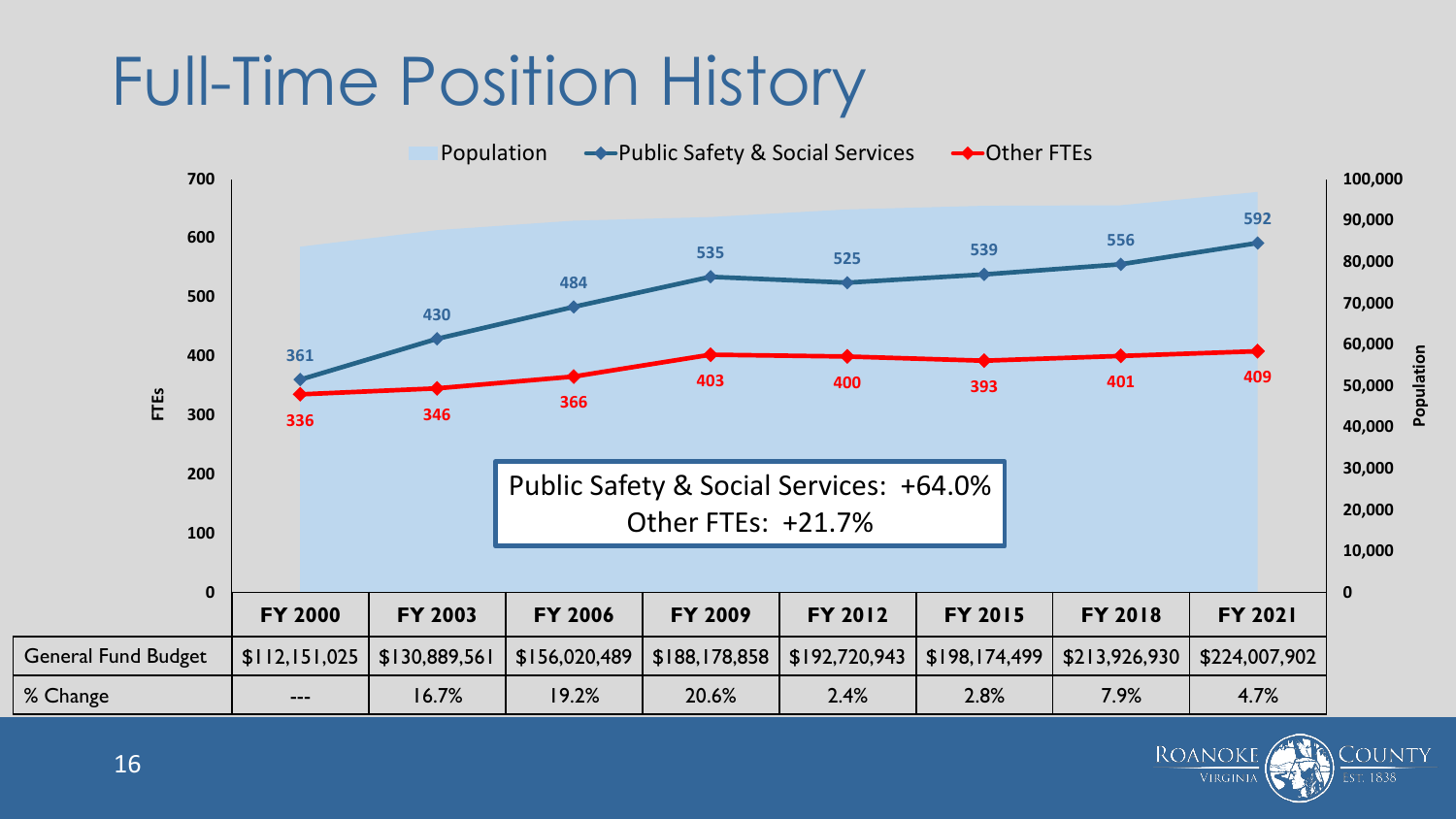### Full-Time Position History Conclusions

- Full-Time Position growth since FY 2000 has primarily been in the Public Safety area, specifically Fire & Rescue and Social Services
- Outside of Public Safety, Library, Parks & Recreation, and Communications & Information Technology, full-time positions have decreased since FY 2009
- Ability to add or accelerate strategic initiatives without additional staffing is very limited (Community Strategic Plan, Comprehensive Rezoning, Economic Development Strategic Plan Implementation, additional public outreach, etc.)

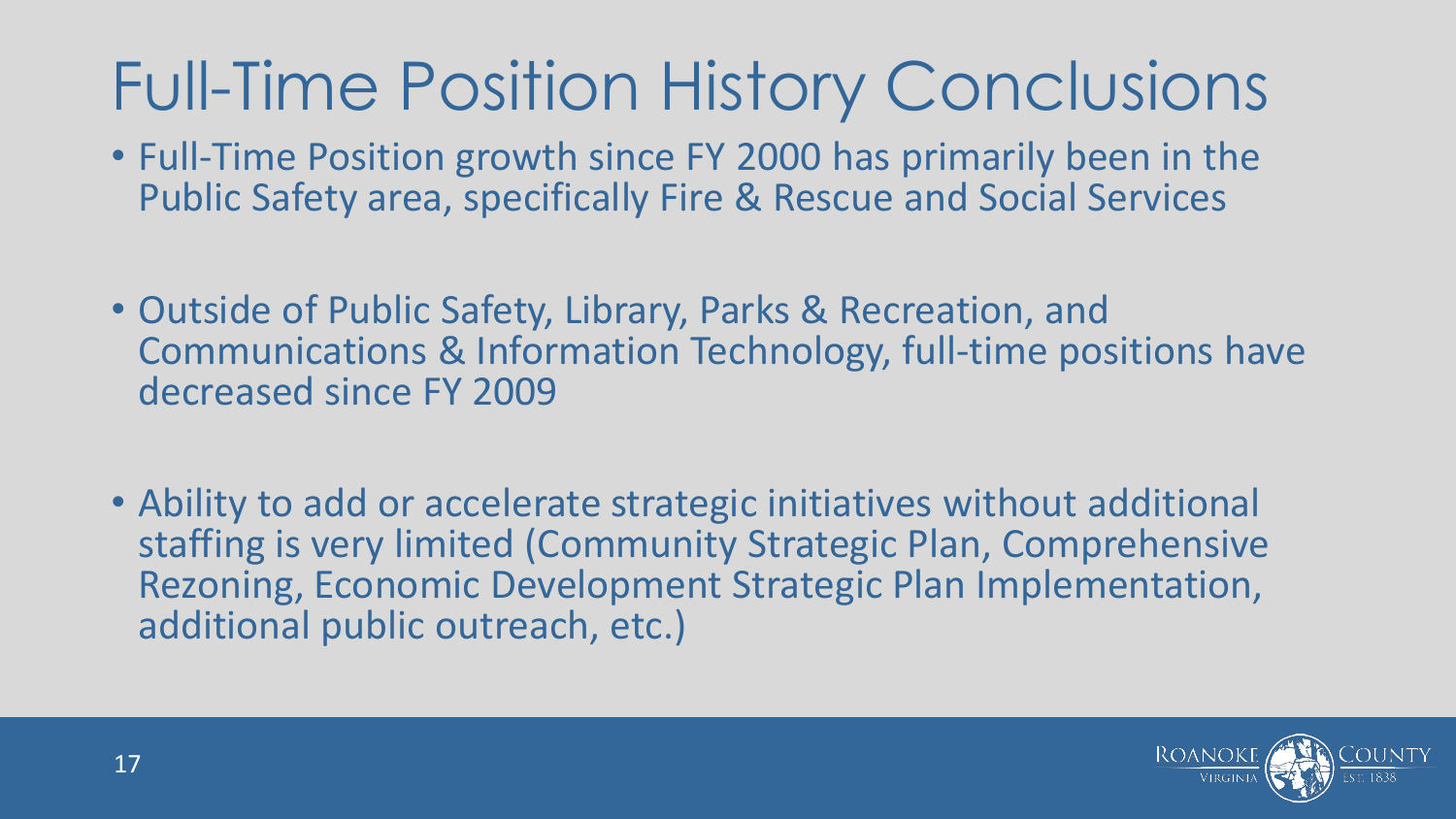## Proposed New Positions

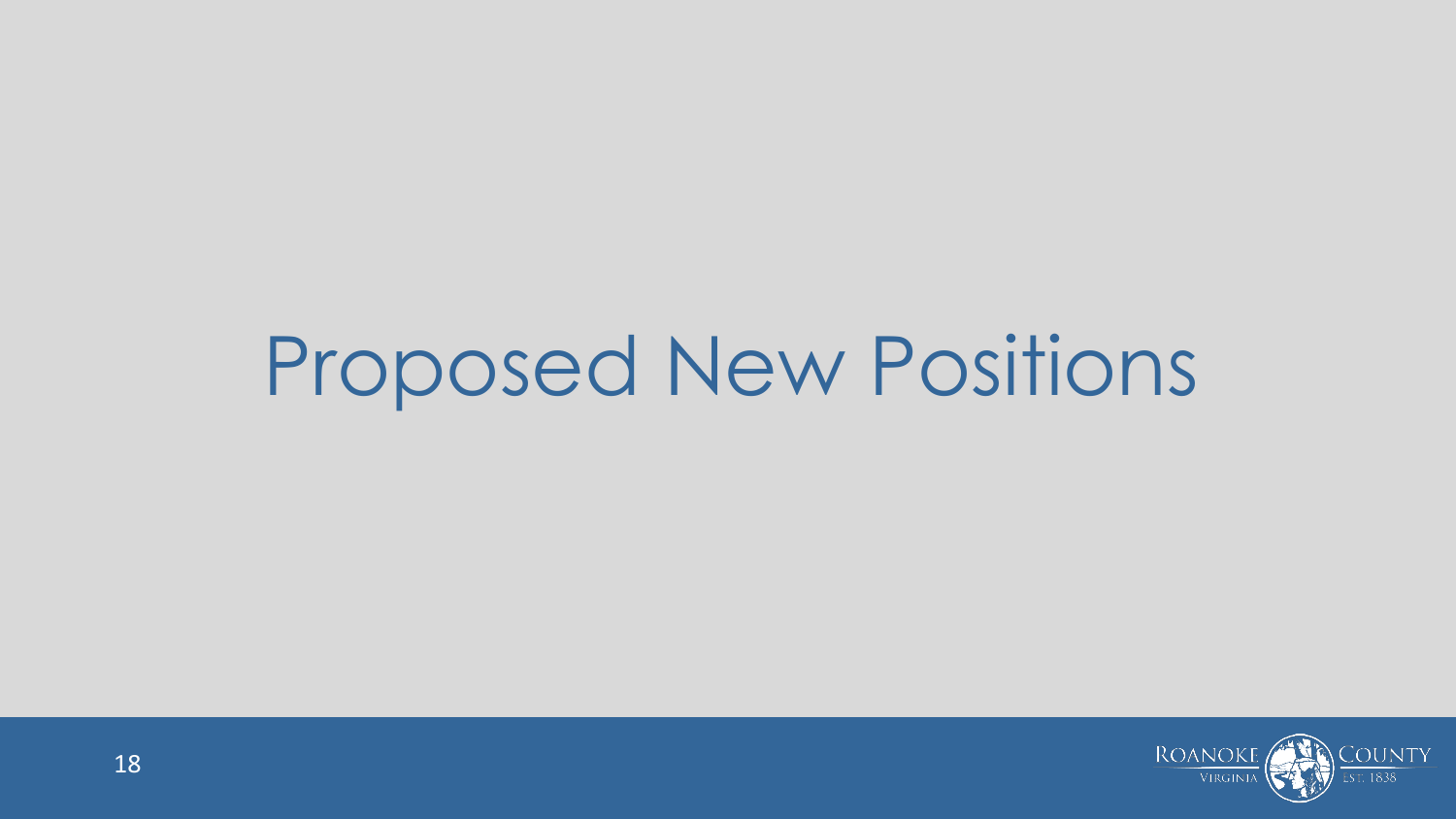### Proposed New Positions

- Add mid-level position to Public Information Office
	- Provides succession planning opportunity
	- Assistance with Community Strategic Plan
	- Assistance with Citizen Survey
	- More robust social media presence
	- Support Public Safety
	- Enhanced internal communication
	- Additional Board of Supervisors support
- Restore Deputy Clerk to the Board of Supervisors
	- Position to assist with Board of Supervisors meeting minutes and records retention
	- Full-Time position but plan to fill starting January 1, 2023
	- Propose budgeting position for half of fiscal year
	- Had difficulty filling/retaining employees in this position

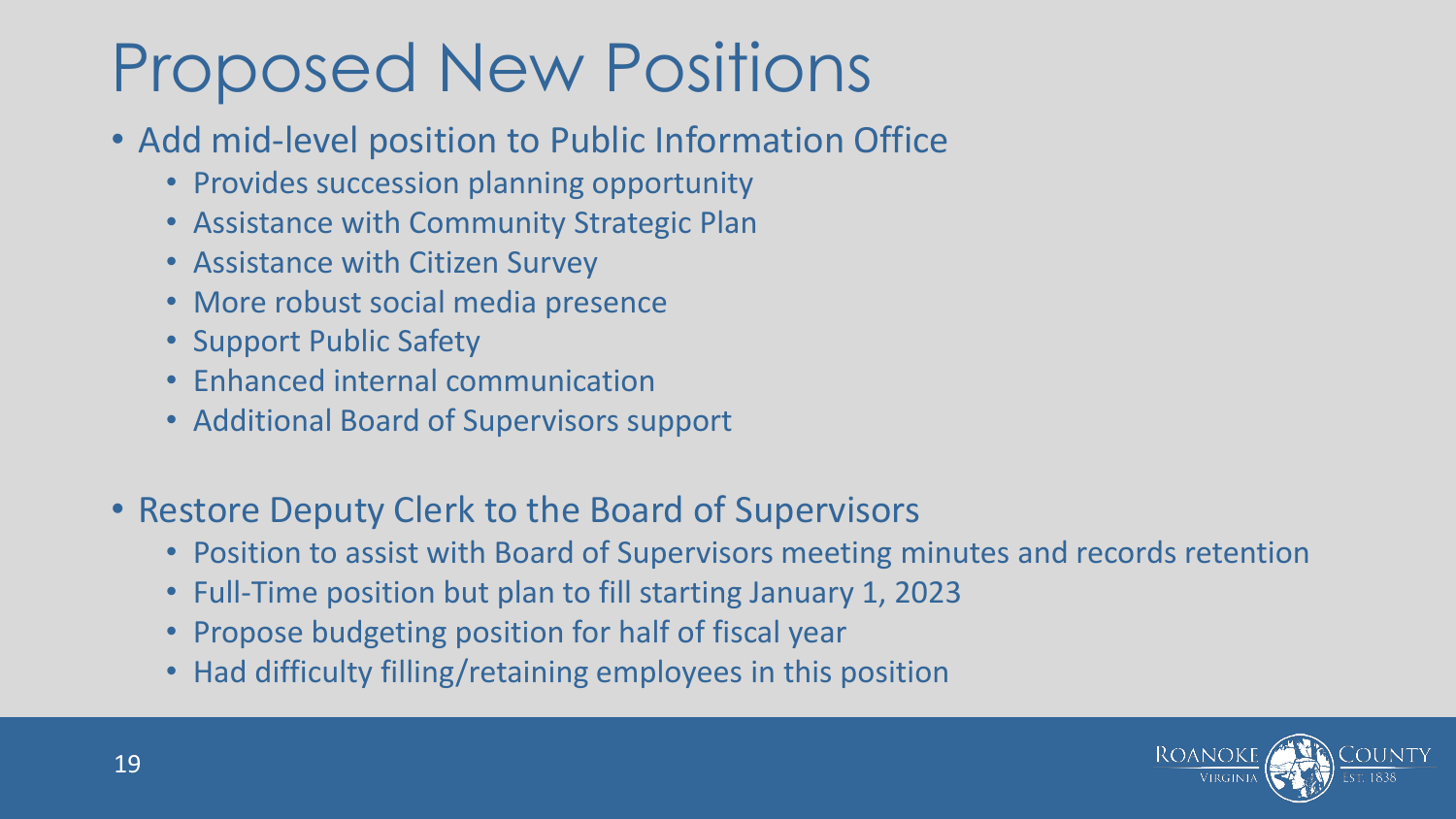### Fire & Rescue Consultant Study

- FY 2023 FY 2032 Proposed CIP includes \$200,000 for Fire Facility Assessment
- During this project, staff will also analyze core services and staffing levels
- Any decisions made will be planned for FY 2024 budget

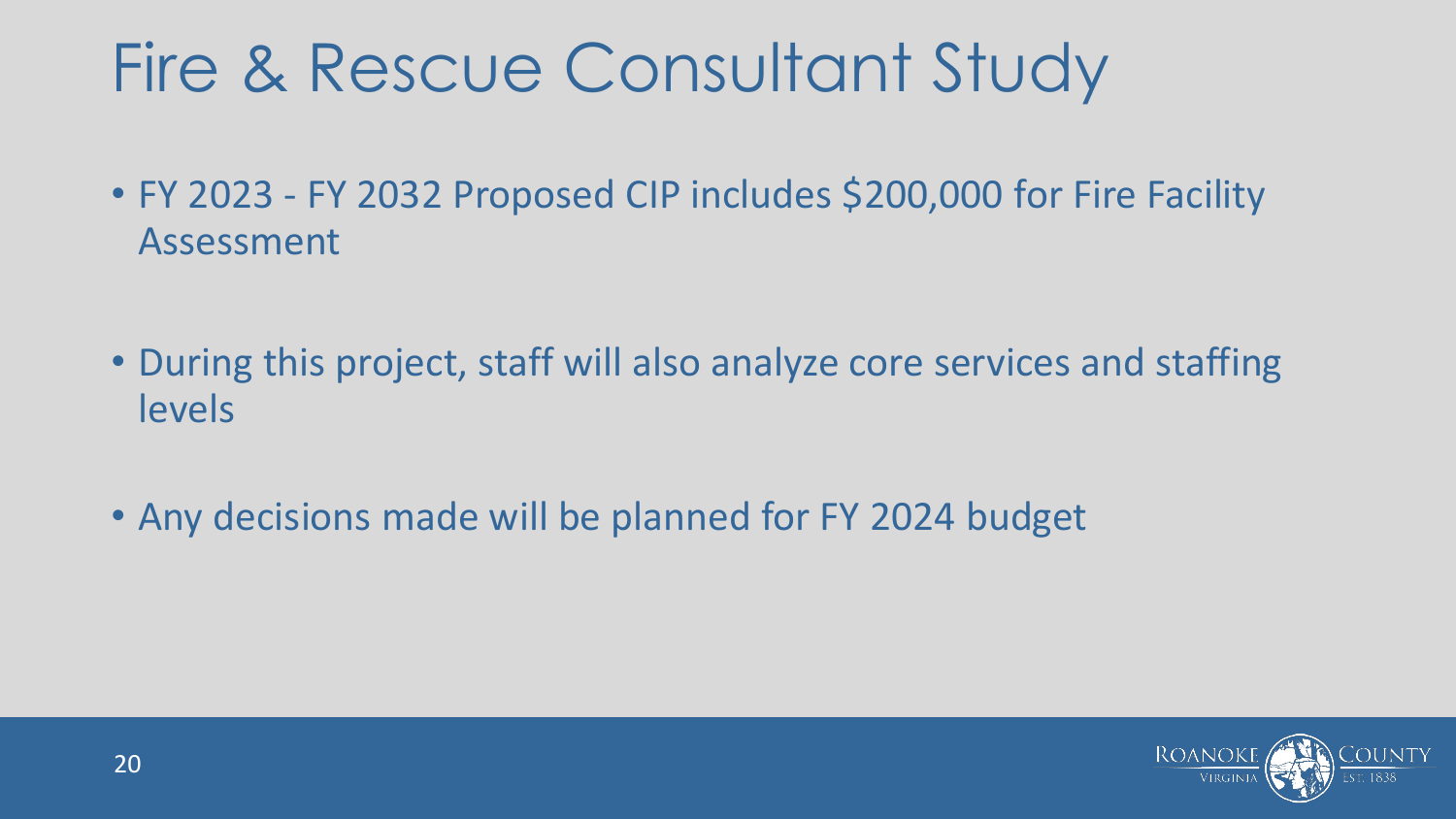# Compensation

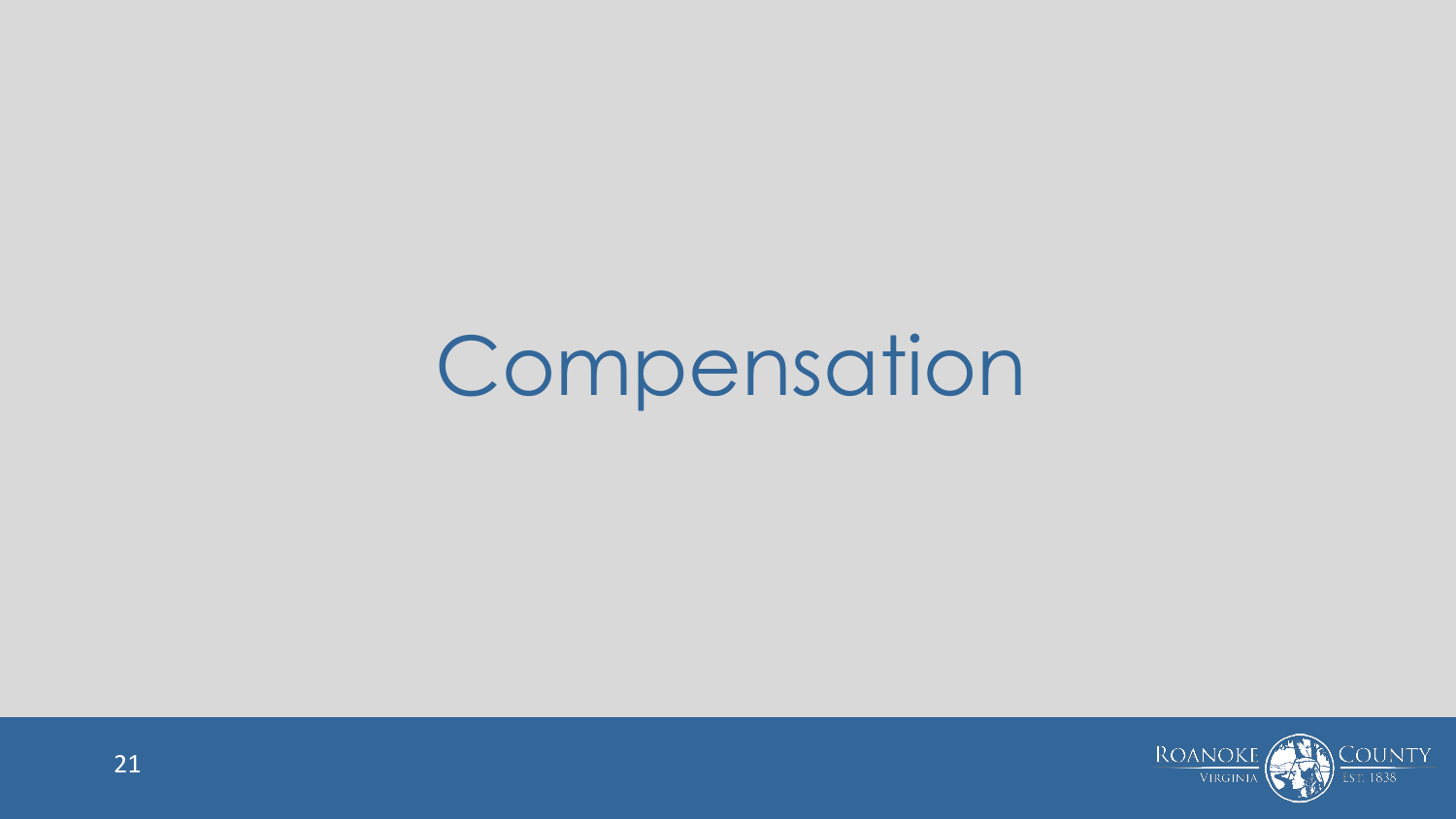### Background

- Turnover and recruitment remains an issue, especially with the Police Department, Social Services, and Emergency Communications
- The County continues to have more vacancies than normal
- FY 2023 will be the second year of a three year phase in of Public Safety Step Plans and Decision Band Method (DBM) compensation philosophy
- Staff recommend transitioning Emergency Communications (ECC) employees to a Step Plan

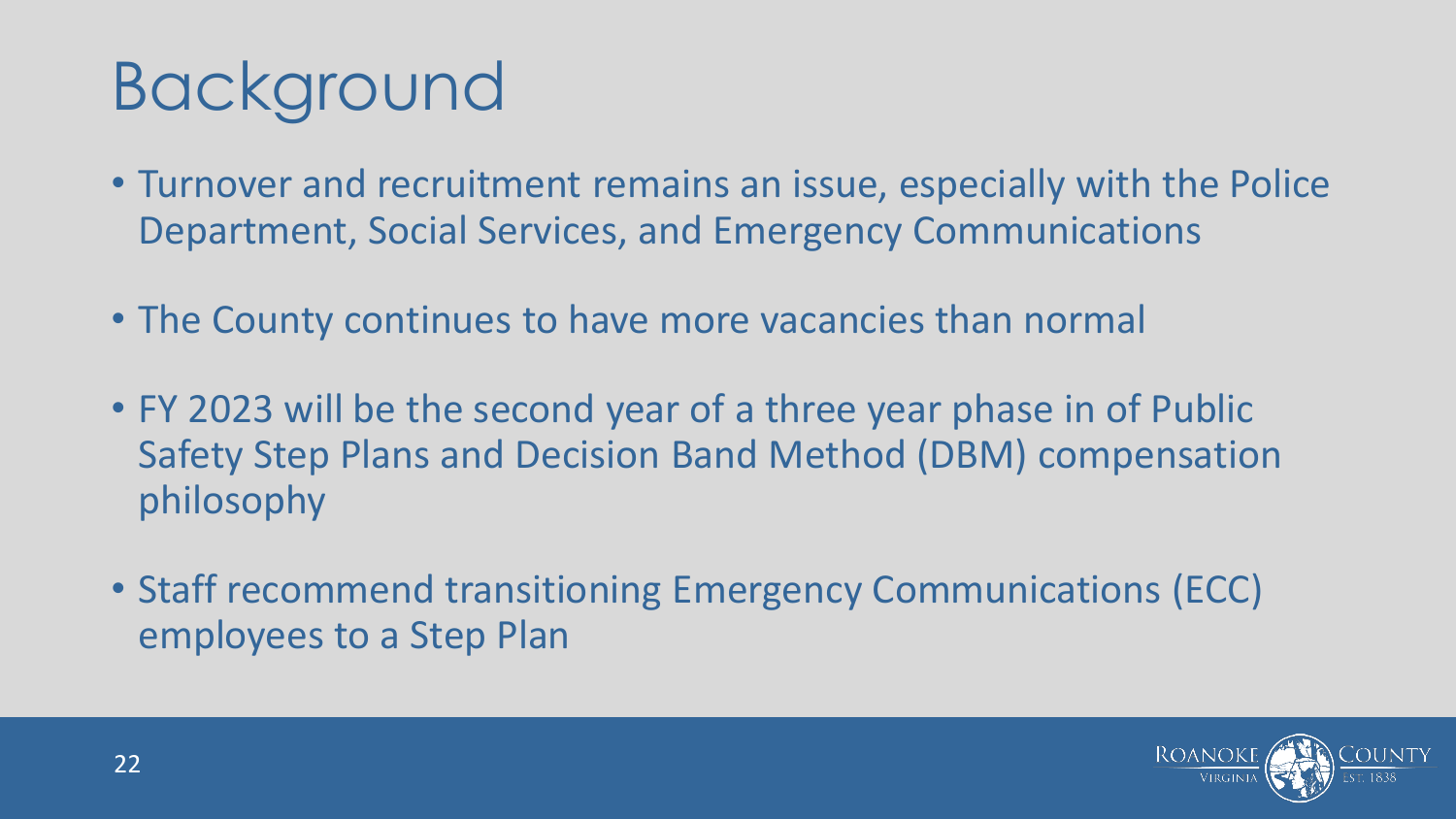#### History of Pay Adjustments

**FY 2017 FY 2018 FY 2019 FY 2020 FY 2021 FY 2022** Pay Adjustment 1 2.00% 1.50% 2.00% 2.75% 1 0.00% 3.00% Inflation\* 1.84% 2.25% 2.08% 1.57% 2.30% 6.22% \$ Difference \$0 (\$375) (\$423) \$181 (\$1,038) (\$2,816) **\$50,000 \$50,750 \$51,765 \$53,189 \$53,189 \$54,784 \$50,000 \$51,125 \$52,188 \$53,008 \$54,227 \$57,600 \$48,000 \$50,000 \$52,000 \$54,000 \$56,000 \$58,000 \$60,000 Example Salary Adjustments Compared to Inflation \$50,000 Salaried Employee in FY 2017 County Pay Adjustment Inflation\*** 

**Note:** \*Inflation rates shown reflect the average inflation for each fiscal year per the US Bureau of Labor Statistics Consumer Price Index (CPI) for all Urban Consumers

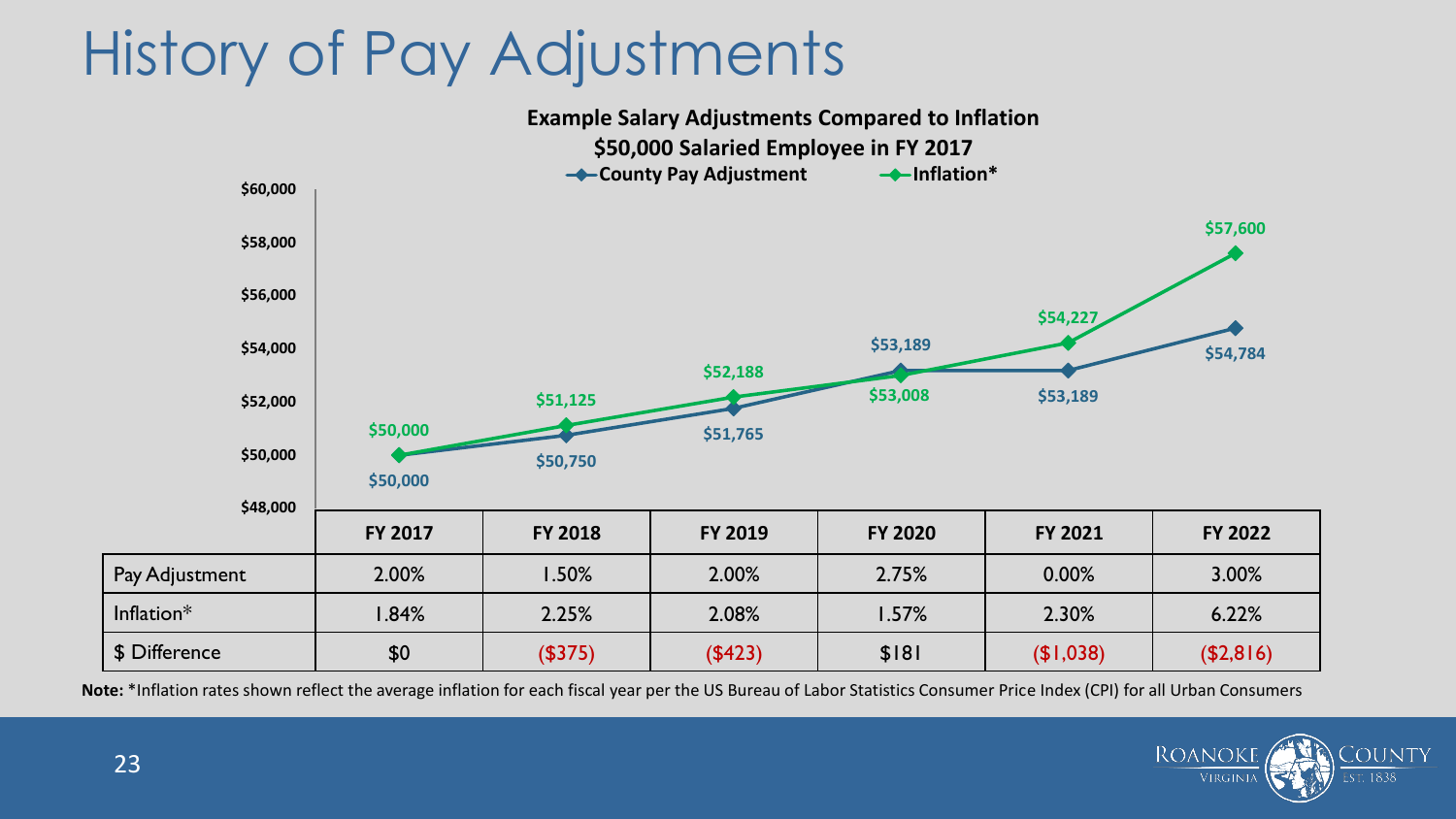### Proposed Compensation Adjustments

- 7% Cost of Living Adjustment for all employees including Public Safety
- Adjusting Step Plans 7% for Sheriff, Fire & Rescue, Police and adding Step Plan for Emergency Communications
- Adjust Classification Plan
- Reserve limited funding, if possible, to address salary compression and further DBM adjustments

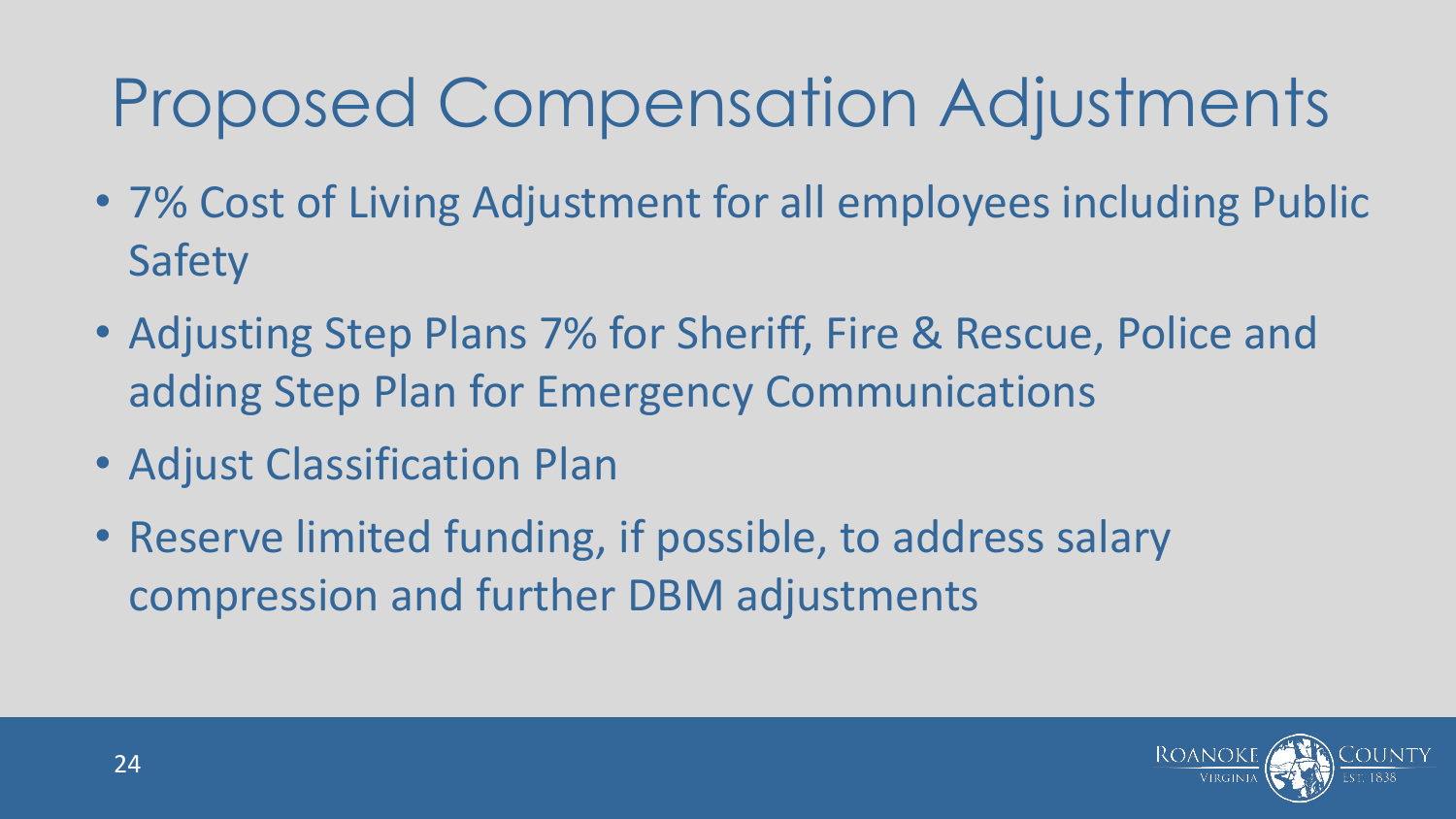## ECC Grade Step System

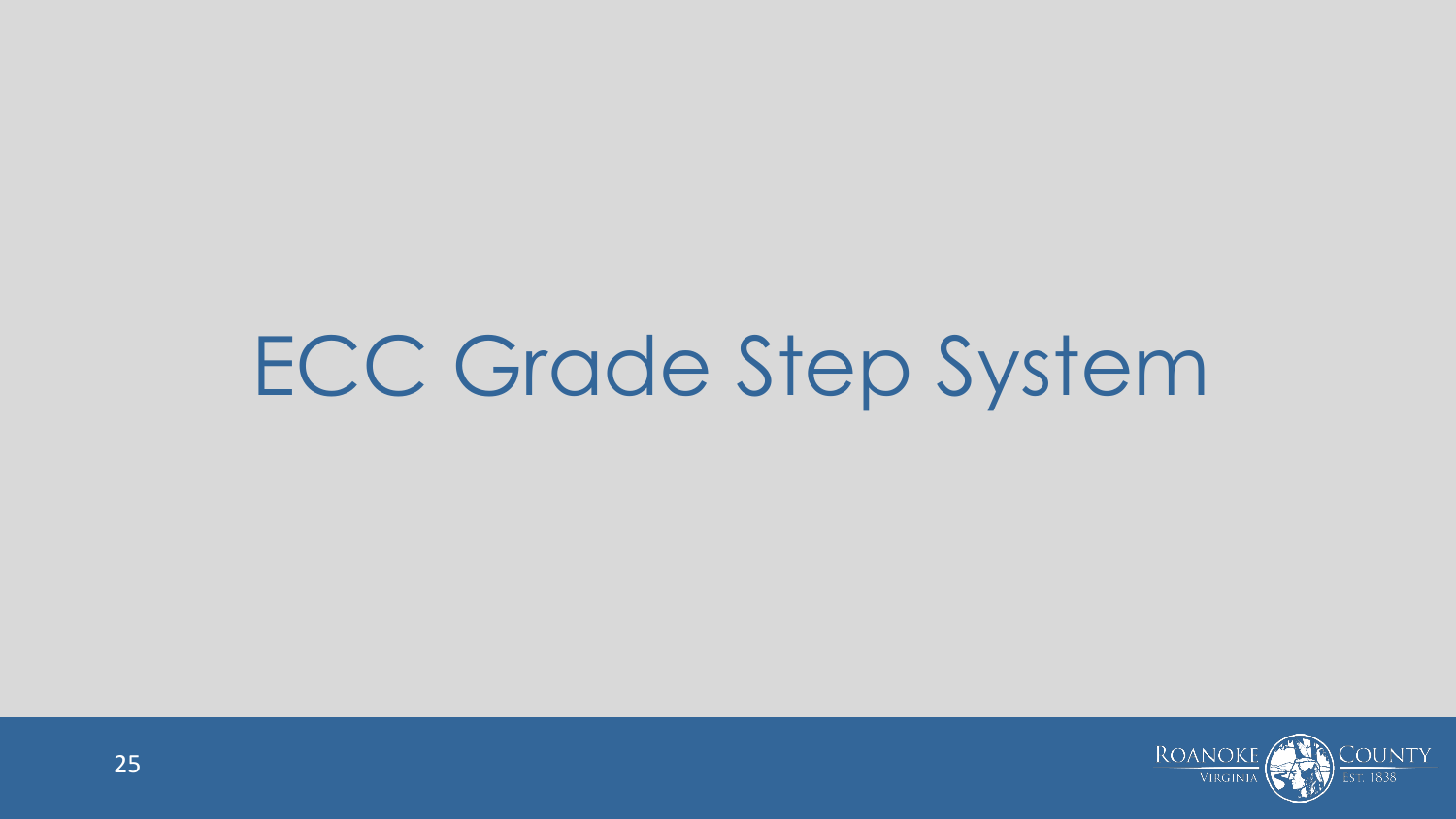### Emergency Communications Step Plan

- Step system (25 steps)
- System anchored to Communications Officer I salary of \$37,563
- 2.25% increase to step 9, and 1.25% afterwards
- Promotional increases determined by rank

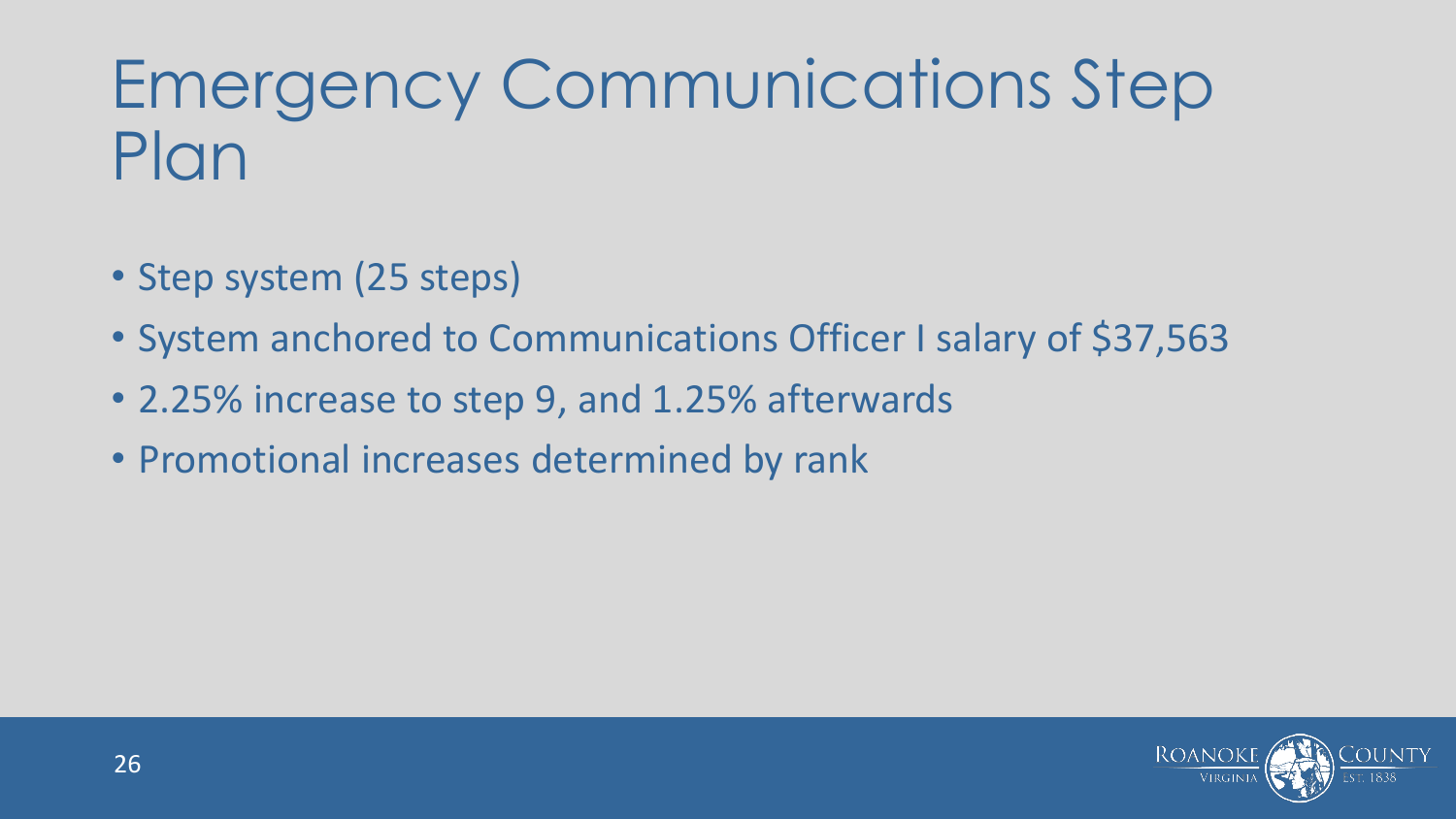### Draft Emergency Communications Step Plan

|                           | <b>STEP</b> | STEP %                | <b>Promol</b> |        |  |  |  |  |                                                                                                                                                                                                                                                            |  |  |  |  |  |  |  |
|---------------------------|-------------|-----------------------|---------------|--------|--|--|--|--|------------------------------------------------------------------------------------------------------------------------------------------------------------------------------------------------------------------------------------------------------------|--|--|--|--|--|--|--|
|                           | %TO         | <b>AFTER</b>          |               | Step 1 |  |  |  |  | Step 2   Step 3   Step 4   Step 5   Step 6   Step 7   Step 8   Step 9  Step 10  Step 11  Step 12  Step 13  Step 14  Step 16  Step 17  Step 18  Step 19  Step 20  Step 21  Step 22  Step 23  Step 23  Step 23  Step 23  Step                                |  |  |  |  |  |  |  |
| <b>Title</b>              |             | $ $ STEP 9 $ $ STEP 9 |               |        |  |  |  |  |                                                                                                                                                                                                                                                            |  |  |  |  |  |  |  |
|                           |             |                       |               |        |  |  |  |  |                                                                                                                                                                                                                                                            |  |  |  |  |  |  |  |
| <b>ECC</b>                |             |                       |               |        |  |  |  |  |                                                                                                                                                                                                                                                            |  |  |  |  |  |  |  |
| <b>MANAGER</b>            | 2.25%       | 1.25%                 |               |        |  |  |  |  | 26%\\$68,285\\$69,822\\$71,393\\$72,999\\$74,641\\$76,321\\$78,038\\$79,794\\$81,589\\$82,609\\$83,642\\$84,687\\$05,746\\$86,818\\$87,903\\$89,002\\$90,114\\$91,241\\$92,381\\$92,381\\$93,536\\$94,705\\$95,889\\$97,088\\$98,301\\$99,530              |  |  |  |  |  |  |  |
| <b>SUPERVISOR   2.25%</b> |             | 1.25%                 |               |        |  |  |  |  | 14% \$54,195 \$55,414 \$56,661 \$57,936 \$59,239 \$60,572 \$61,935 \$63,329 \$64,753 \$65,563 \$66,382 \$67,212 \$68,052 \$68,903 \$69,764 \$70,636 \$71,519 \$72,413 \$73,318 \$74,235 \$75,163 \$75,163 \$76,102 \$77,054 \$78,017 \$78,992              |  |  |  |  |  |  |  |
| <b>TRAINING</b>           |             |                       |               |        |  |  |  |  |                                                                                                                                                                                                                                                            |  |  |  |  |  |  |  |
| <b>OFFICER</b>            | 2.25%       | 1.25%                 |               |        |  |  |  |  | 13% \$47,539 \$48,609 \$49,702 \$50,821 \$51,964 \$53,133 \$54,329 \$55,551 \$56,801 \$57,511 \$58,230 \$58,958 \$60,441 \$61,197 \$61,962 \$62,736 \$63,520 \$64,314 \$65,118 \$65,932 \$66,756 \$67,591 \$68,436 \$67,591 \$68,436 \$69,291              |  |  |  |  |  |  |  |
| CO II                     | 2.25%       | 1.25%                 |               |        |  |  |  |  | 12%\542,070\543,017\543,984\544,974\545,986\547,021\548,079\549,160\550,267\550,895\551,531\552,175\552,827\553,488\554,156\554,833\555,519\556,915\556,915\557,627\558,347\559,076\559,815\560,563\561,320\559,815\560,563\564                            |  |  |  |  |  |  |  |
| CO <sub>1</sub>           | 2.25%       | 1.25%                 |               |        |  |  |  |  | 538,408 \$38,408 \$38,408 \$38,408 \$38,408 \$38,408 \$38,408 \$38,408 \$38,408 \$38,408 \$38,408 \$38,408 \$38,408 \$38,408 \$38,408 \$38,408 \$38,408 \$38,408 \$38,408 \$38,408 \$38,408 \$38,408 \$38,408 \$38,408 \$38,408 \$38,408 \$38,408 \$38,408 |  |  |  |  |  |  |  |

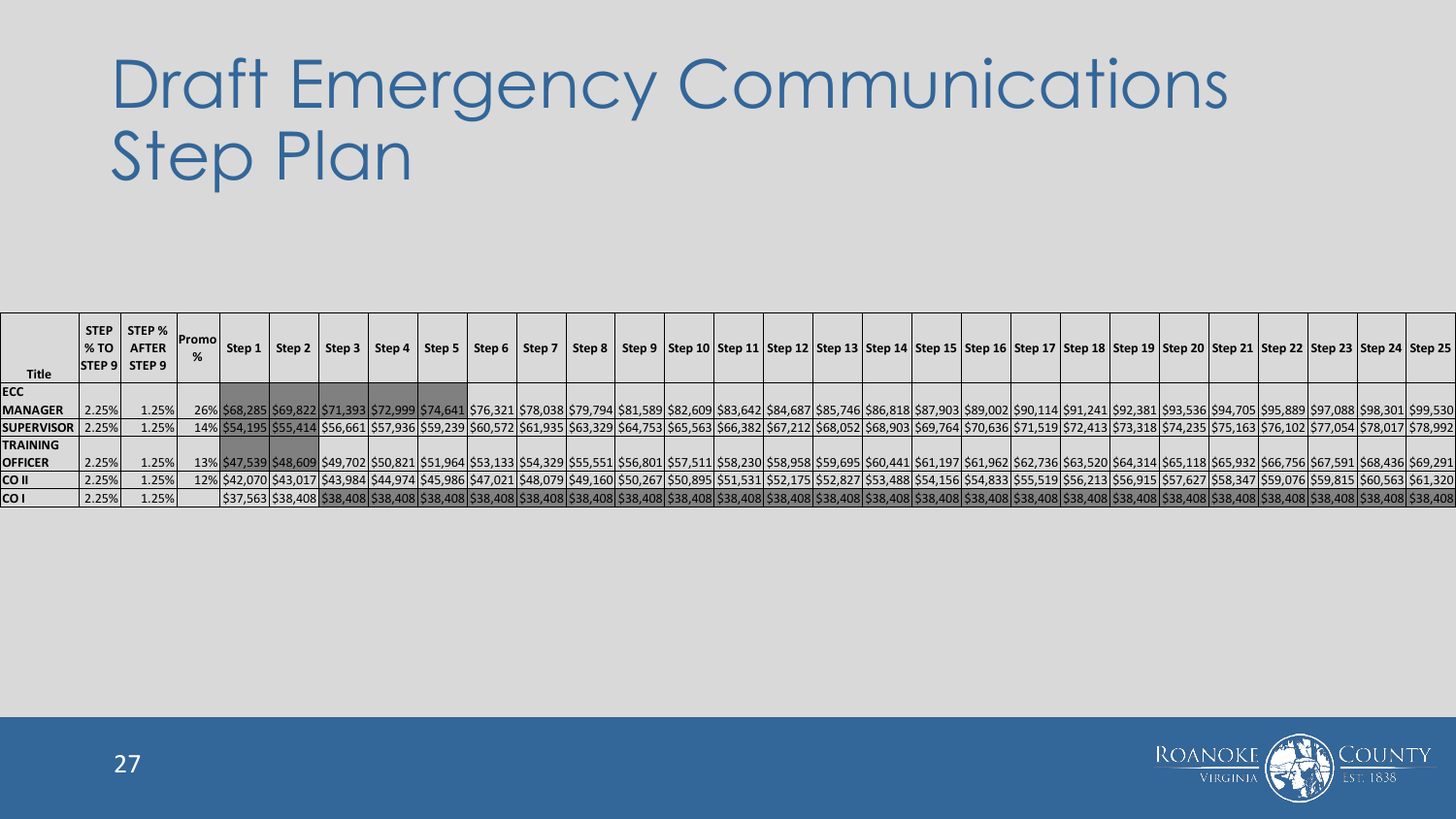## Methodology (Step Plans)

- Step plan (25 steps)
- System anchored to recruit salary
	- \$42,800 for Sheriff
	- \$43,870 for Fire
	- \$44,940 for Police
	- \$37,563 for Emergency Communications (ECC)
- 4% increase after academy graduation for Police, Fire & Rescue, and Sheriff
- 2.25% increase to step 9, and 1.25% afterwards
- Promotional increases based on rank

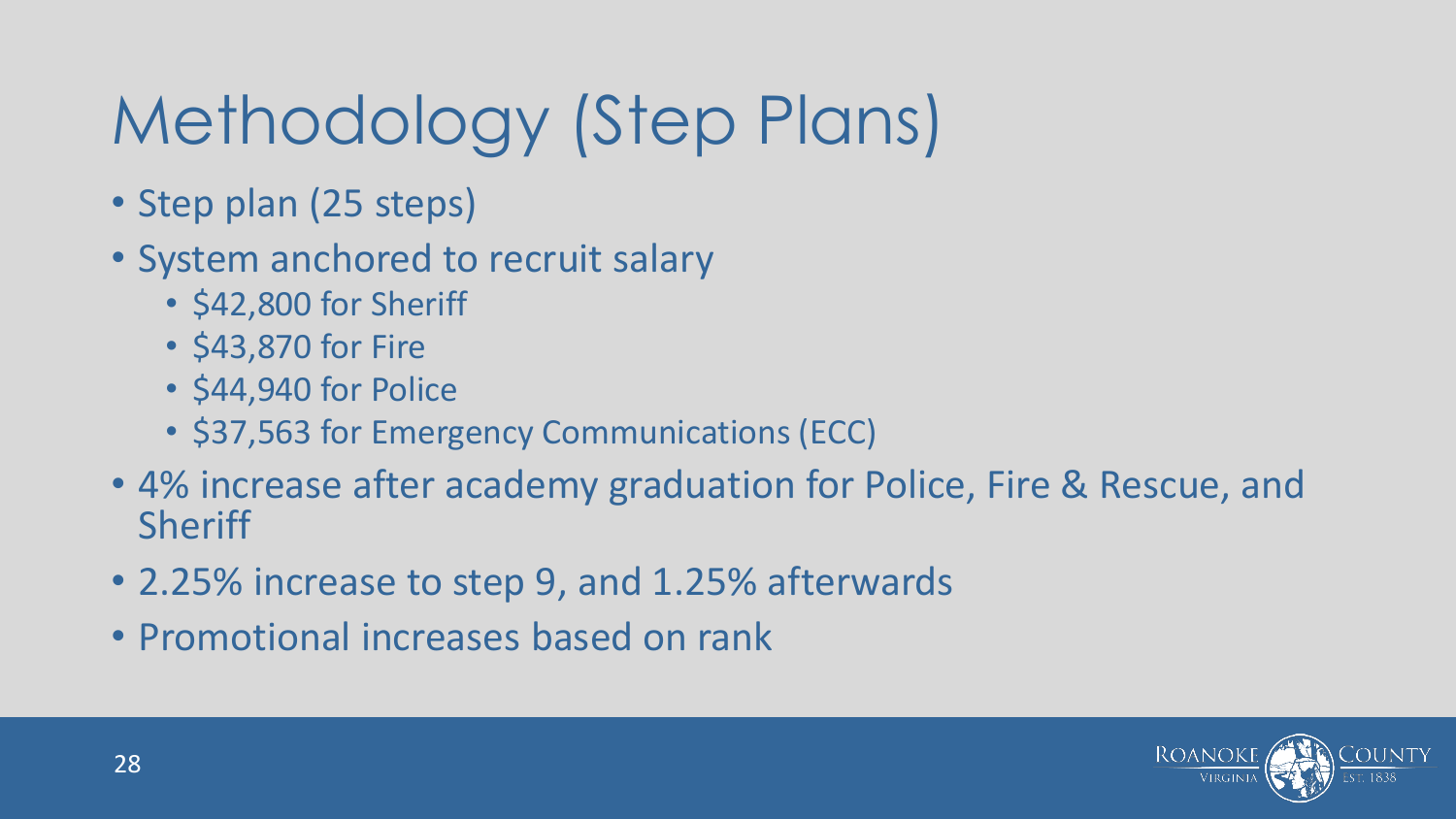### Public Safety Starting Salaries

|                                                            | <b>Police</b> | <b>Sheriff</b> | <b>Fire</b> | <b>Emergency</b><br><b>Communications</b> |
|------------------------------------------------------------|---------------|----------------|-------------|-------------------------------------------|
| <b>Current County of</b><br><b>Roanoke Starting Salary</b> | \$42,000      | \$40,000       | \$41,000    | \$33,508                                  |
| Proposed start salary<br>with 7% adjustment                | \$44,940      | \$42,800       | \$43,870    | \$37,563                                  |
| \$ Difference                                              | \$2,940       | \$2,800        | \$2,870     | \$4,055                                   |

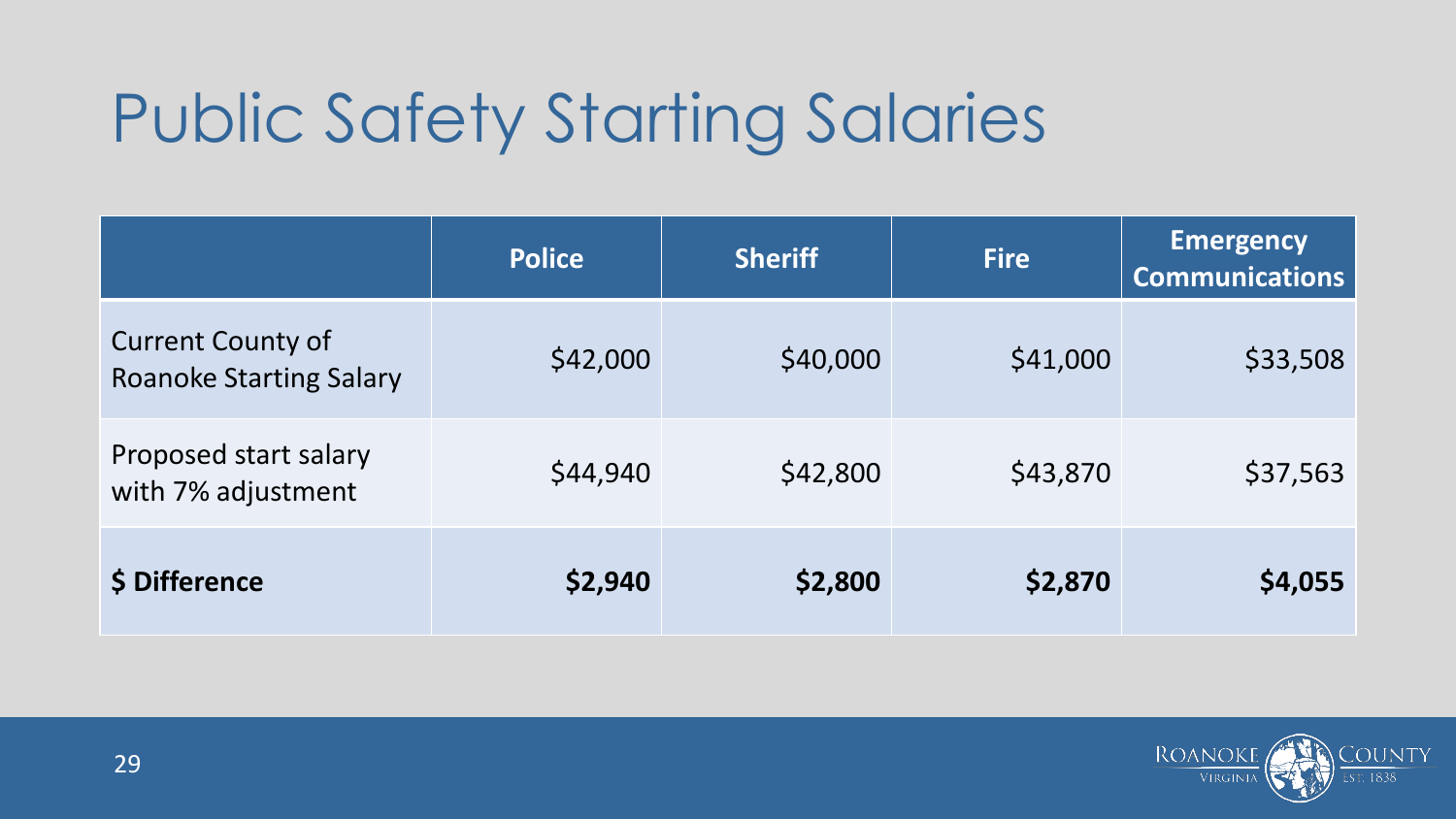#### Salary and Benefits at Current VRS Rate of 14.38% at 7%

|                                 | 7% COLA<br><b>With Benefits</b><br><b>Current VRS Rate</b> |           |             | <b>Public Safety</b><br><b>Year 2 With Benefits</b> | <b>Total</b> |           |  |
|---------------------------------|------------------------------------------------------------|-----------|-------------|-----------------------------------------------------|--------------|-----------|--|
| Police                          | \$                                                         | 693,882   | $\zeta$     | 732,211 \$                                          |              | 1,426,093 |  |
| <b>Fire and Rescue</b>          |                                                            | 850,806   |             | 794,480                                             |              | 1,645,286 |  |
| <b>Sheriff</b>                  |                                                            | 406,629   |             | 411,029                                             |              | 817,658   |  |
| <b>Emergency Communications</b> |                                                            | 164,765   |             | 150,282                                             |              | 315,047   |  |
| All other County Employees      |                                                            | 2,242,804 |             | $- - -$                                             |              | 2,242,804 |  |
| <b>Total</b>                    | \$                                                         | 4,358,886 | $\varsigma$ | 2,088,002 \$                                        |              | 6,446,888 |  |

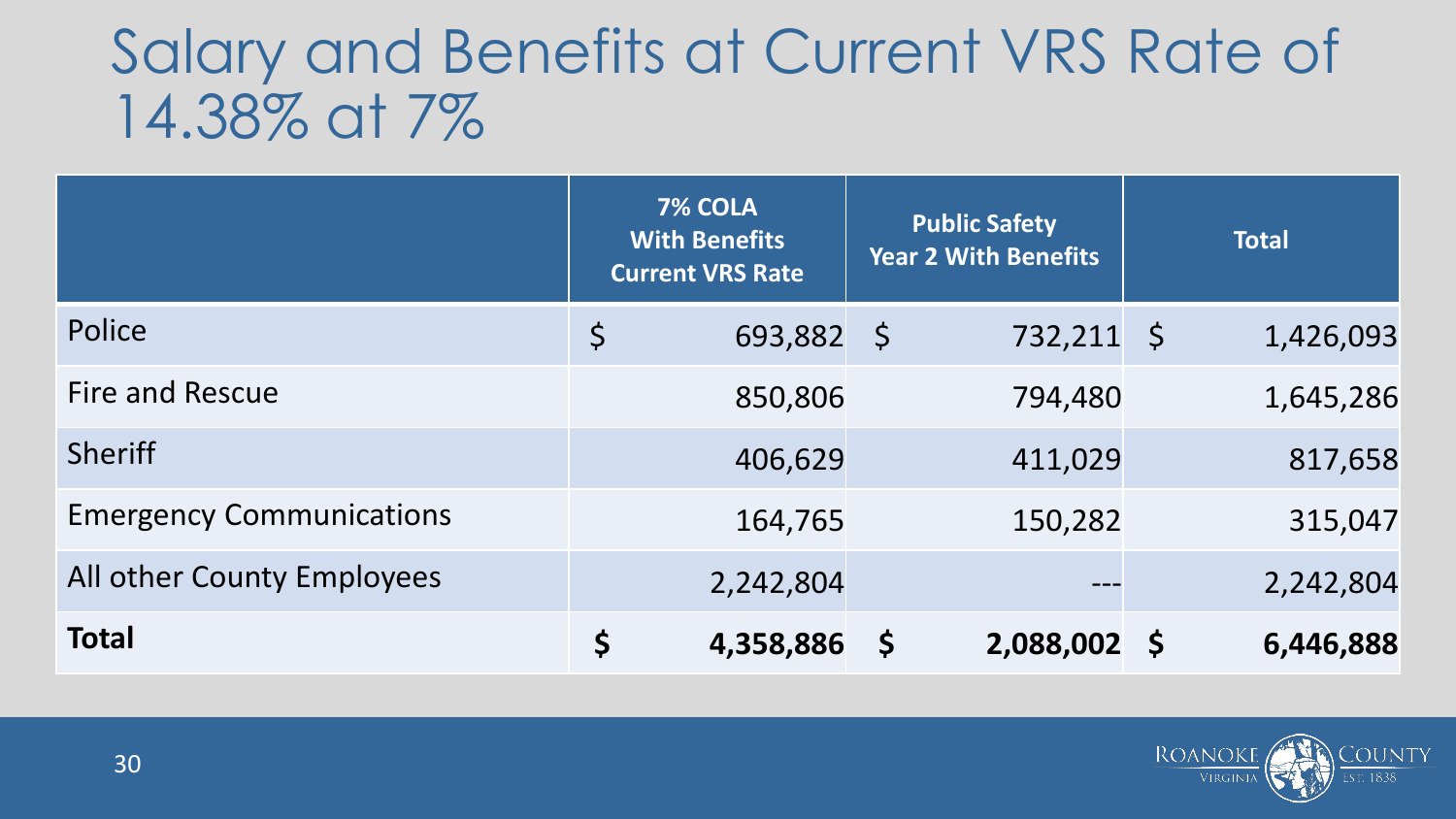#### Salary and Benefits at New VRS Rate of 15.97% at 7%

|                                 | 7% COLA<br><b>With Benefits</b><br><b>New VRS Rate</b> |             | <b>Public Safety</b><br><b>Year 2 With Benefits</b> |         | <b>Total</b>             |
|---------------------------------|--------------------------------------------------------|-------------|-----------------------------------------------------|---------|--------------------------|
| Police                          | \$<br>830,090                                          | $\varsigma$ | 879,567                                             | $\zeta$ | 1,709,657                |
| <b>Fire and Rescue</b>          | 1,017,806                                              |             | 973,822                                             |         | 1,991,628                |
| <b>Sheriff</b>                  | 486,439                                                |             | 497,140                                             |         | 983,579                  |
| <b>Emergency Communications</b> | 197,036                                                |             | 184,900                                             |         | 381,936                  |
| All other County Employees      | 2,698,271                                              |             |                                                     |         | 2,698,271                |
| <b>Total</b>                    | \$<br>5,229,642                                        | \$          | 2,535,429                                           |         | 7,765,071<br>$\mathsf S$ |

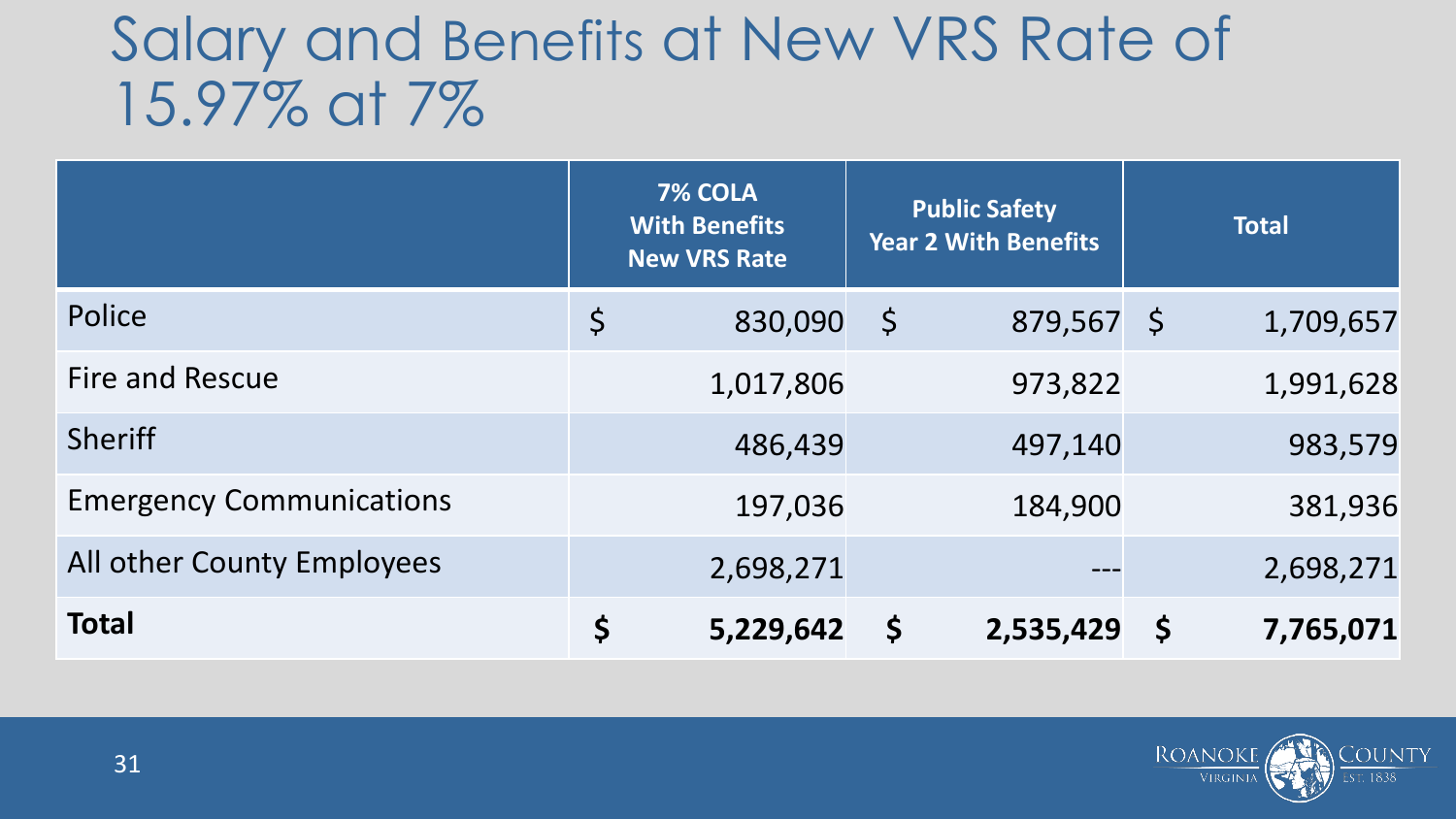#### History of Pay Adjustments at 7%

**Example Salary Adjustments Compared to Inflation**



**Note:** \*Inflation rates shown reflect the average inflation for each fiscal year per the US Bureau of Labor Statistics Consumer Price Index (CPI) for all Urban Consumers \*5.0% Inflation projected for FY 2023

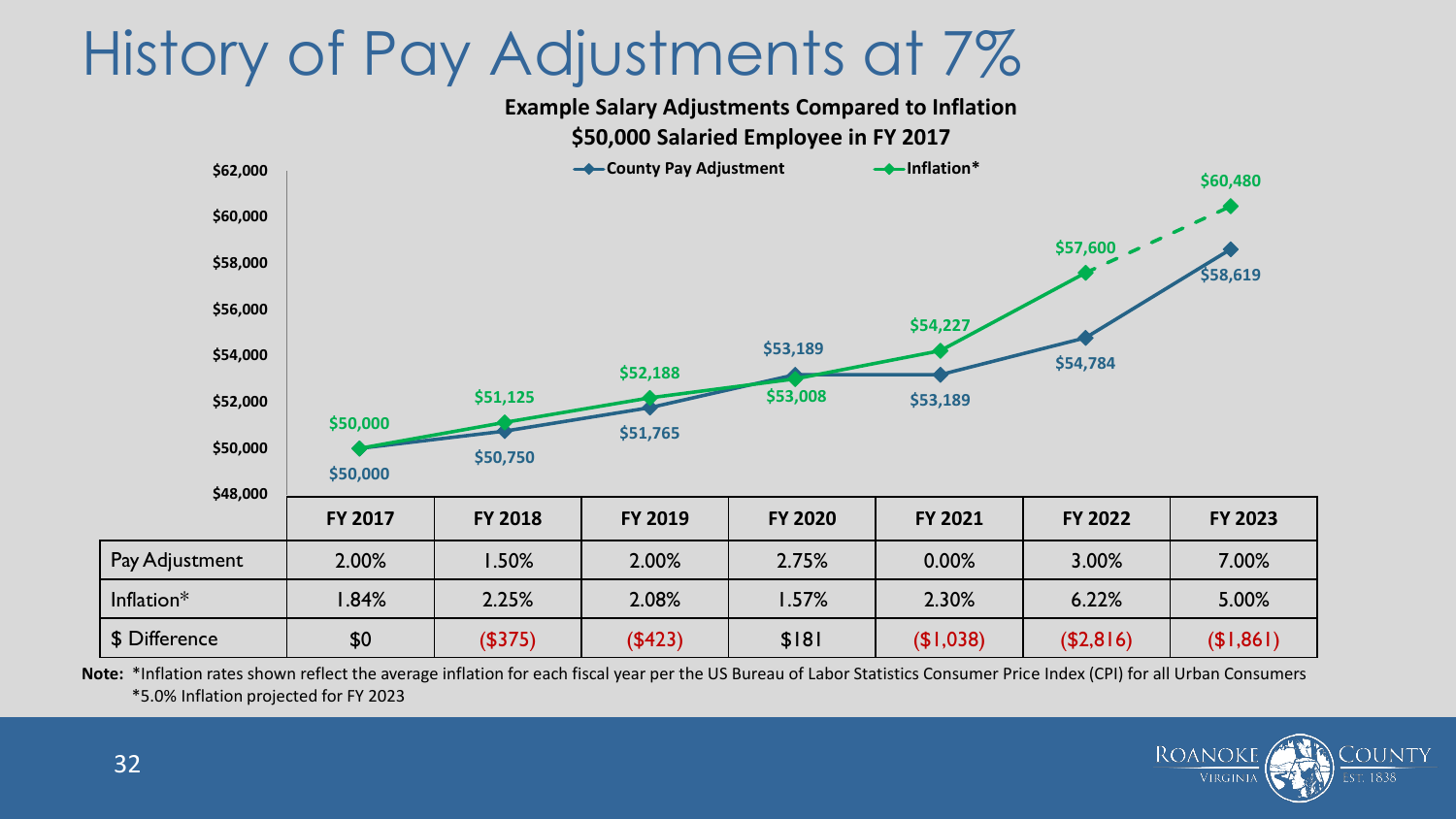## Additional Scenarios Requested by Chairman Mahoney

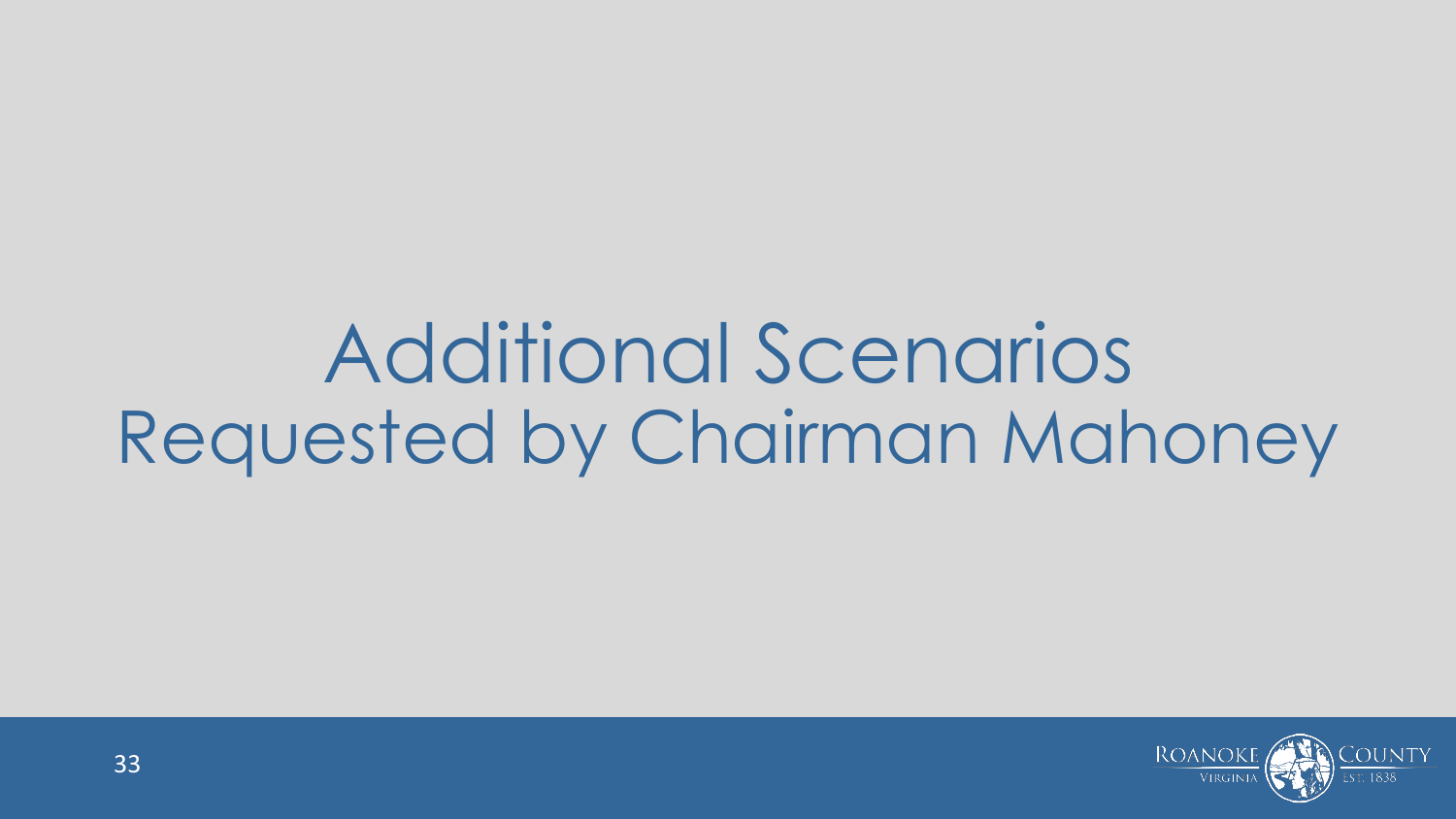#### Salary and Benefits at Current VRS Rate of 14.38% at 6%

|                                 | <b>6% COLA</b><br><b>With Benefits</b><br><b>Current VRS Rate</b> | <b>Public Safety</b><br><b>Year 2 With Benefits</b> | <b>Total</b> |
|---------------------------------|-------------------------------------------------------------------|-----------------------------------------------------|--------------|
| Police                          | \$<br>594,772 \$                                                  | $625,022$ \$                                        | 1,219,794    |
| <b>Fire and Rescue</b>          | 729,208                                                           | 663,899                                             | 1,393,107    |
| <b>Sheriff</b>                  | 348,525                                                           | 349,858                                             | 698,383      |
| <b>Emergency Communications</b> | 141,232                                                           | 144,827                                             | 286,059      |
| All other County Employees      | 1,982,407                                                         |                                                     | 1,982,407    |
| <b>Total</b>                    | 3,796,144 \$<br>Ś                                                 | 1,783,606 \$                                        | 5,579,750    |

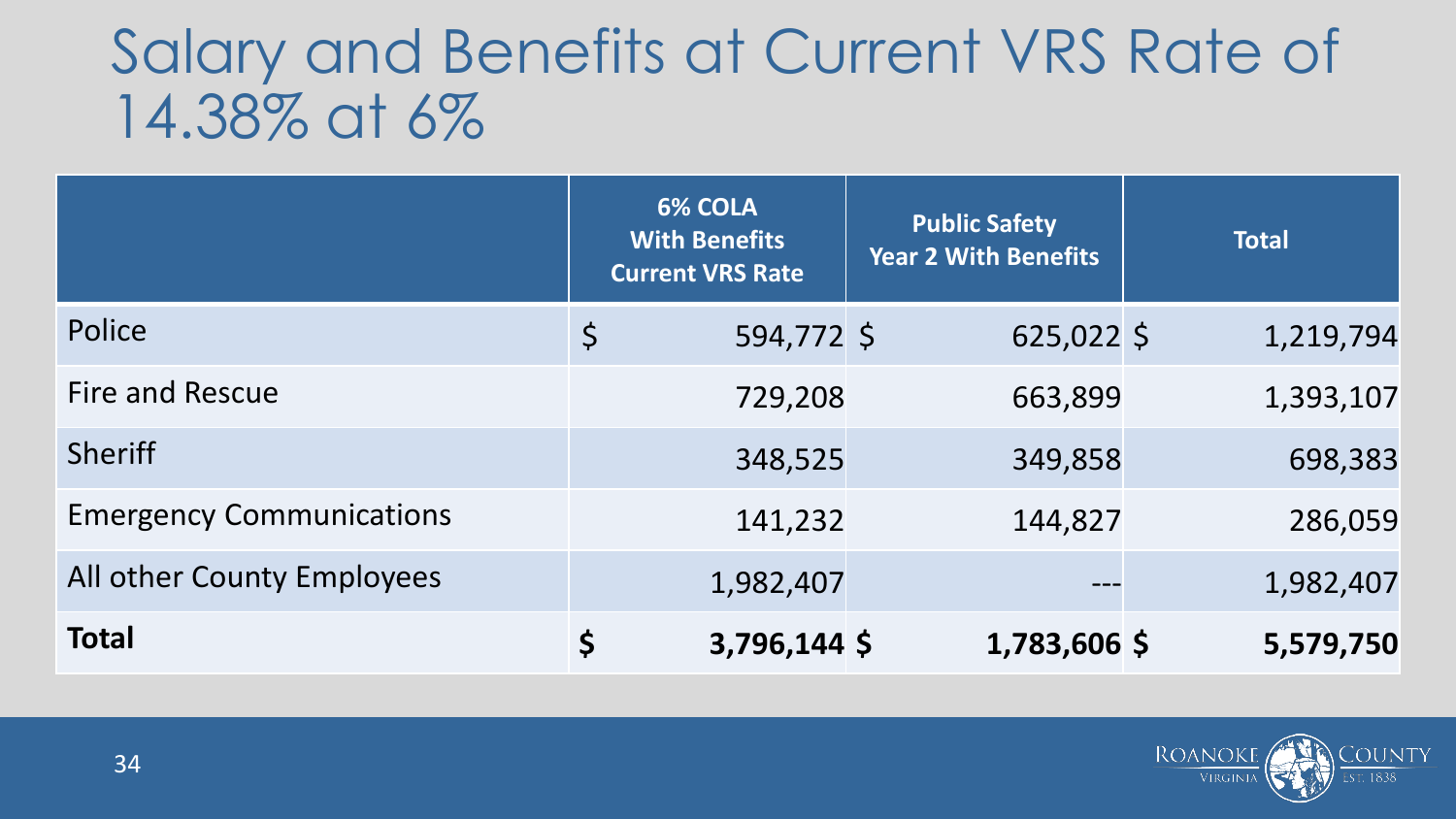#### Salary and Benefits at New VRS Rate of 15.97% at 6%

|                                 |         | <b>6% COLA</b><br><b>With Benefits</b><br><b>New VRS Rate</b> | <b>Public Safety</b><br><b>Year 2 With Benefits</b> | <b>Total</b> |
|---------------------------------|---------|---------------------------------------------------------------|-----------------------------------------------------|--------------|
| Police                          | $\zeta$ | 729,702 \$                                                    | 771,011 \$                                          | 1,500,713    |
| Fire and Rescue                 |         | 894,638                                                       | 841,576                                             | 1,736,214    |
| <b>Sheriff</b>                  |         | 427,587                                                       | 435,180                                             | 862,767      |
| <b>Emergency Communications</b> |         | 173,194                                                       | 179,380                                             | 352,574      |
| All other County Employees      |         | 2,371,779                                                     |                                                     | 2,371,779    |
| <b>Total</b>                    | \$      | 4,596,900 \$                                                  | $2,227,147$ \$                                      | 6,824,047    |

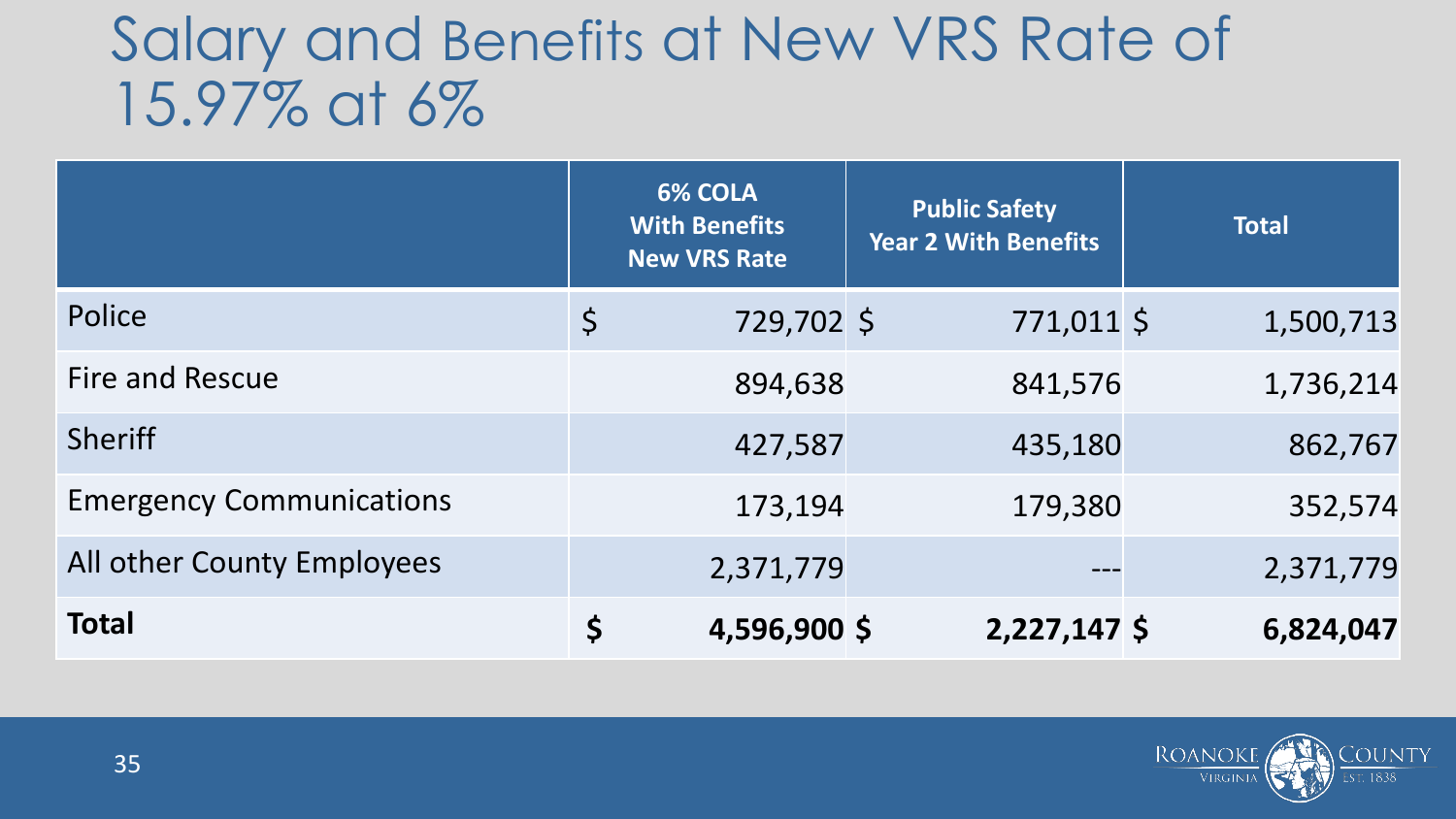#### History of Pay Adjustments at 6%



**Note:** \*Inflation rates shown reflect the average inflation for each fiscal year per the US Bureau of Labor Statistics Consumer Price Index (CPI) for all Urban Consumers \*5.0% Inflation projected for FY 2023

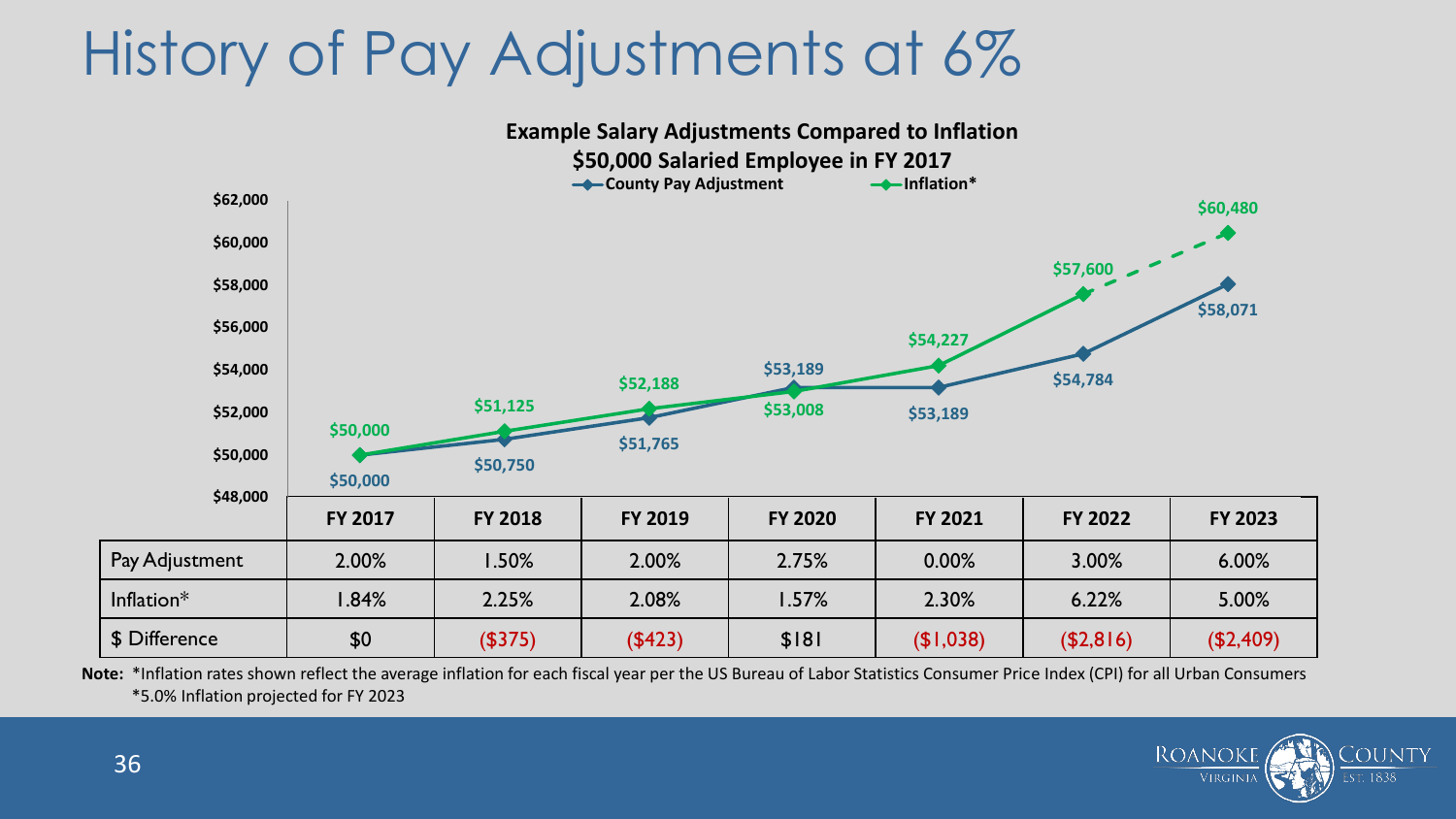#### Salary and Benefits at Current VRS Rate of 14.38% at 5%

|                                 | <b>5% COLA</b><br><b>With Benefits</b><br><b>Current VRS Rate</b> | <b>Public Safety</b><br><b>Year 2 With Benefits</b> | <b>Total</b> |
|---------------------------------|-------------------------------------------------------------------|-----------------------------------------------------|--------------|
| Police                          | 495,656 \$<br>\$                                                  | 517,780 \$                                          | 1,013,436    |
| <b>Fire and Rescue</b>          | 607,705                                                           | 533,387                                             | 1,141,092    |
| <b>Sheriff</b>                  | 290,443                                                           | 287,191                                             | 577,634      |
| <b>Emergency Communications</b> | 117,693                                                           | 119,374                                             | 237,067      |
| All other County Employees      | 1,652,196                                                         |                                                     | 1,652,196    |
| <b>Total</b>                    | Ś<br>$3,163,693$ \$                                               | 1,457,732 \$                                        | 4,621,425    |

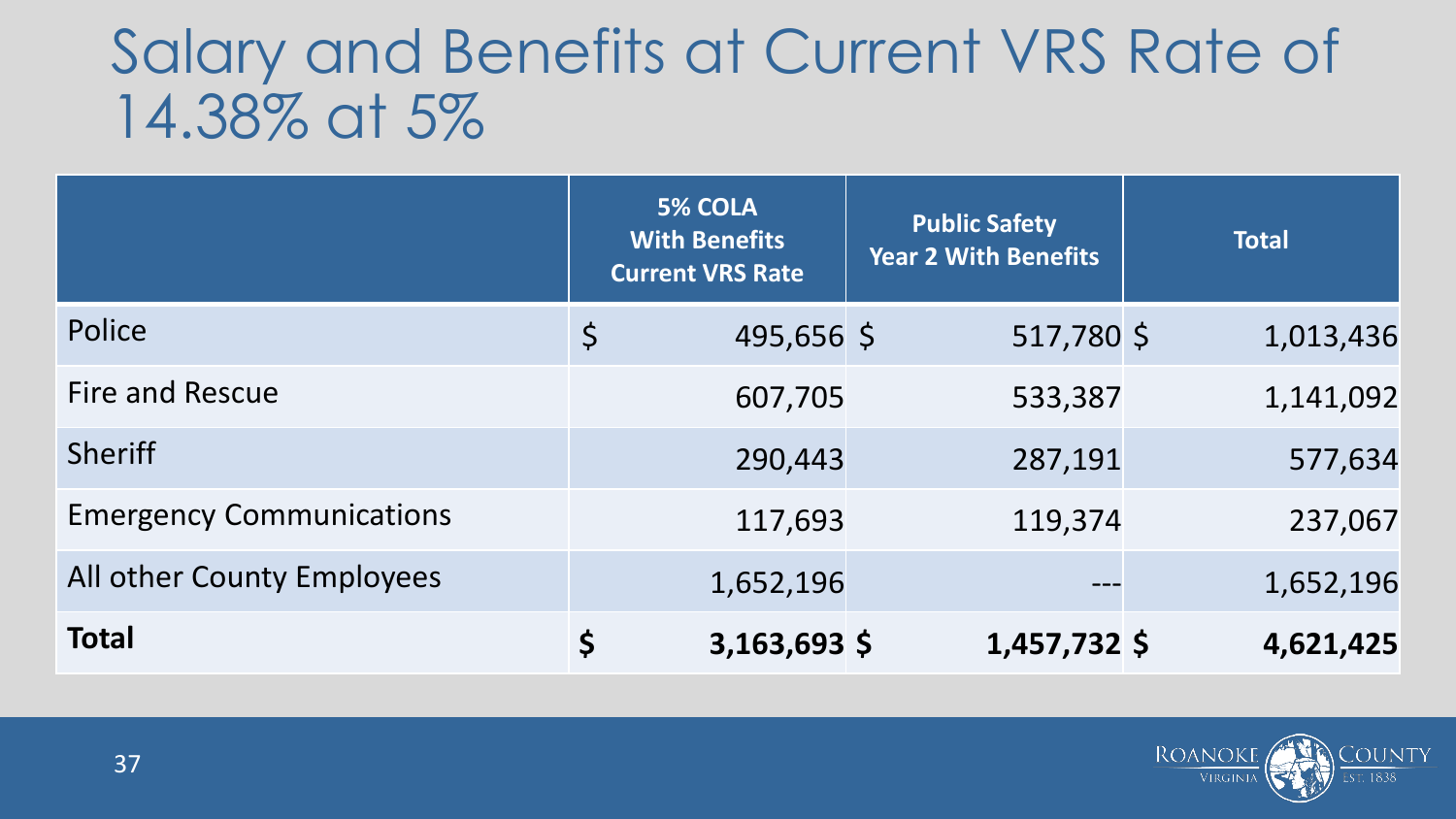#### Salary and Benefits at New VRS Rate of 15.97% at 5%

|                                 |             | <b>5% COLA</b><br><b>With Benefits</b><br><b>New VRS Rate</b> | <b>Public Safety</b><br><b>Year 2 With Benefits</b> | <b>Total</b> |
|---------------------------------|-------------|---------------------------------------------------------------|-----------------------------------------------------|--------------|
| Police                          | $\varsigma$ | $629,320$ \$                                                  | 662,378 \$                                          | 1,291,698    |
| <b>Fire and Rescue</b>          |             | 771,602                                                       | 709,379                                             | 1,480,981    |
| <b>Sheriff</b>                  |             | 368,751                                                       | 371,706                                             | 740,457      |
| <b>Emergency Communications</b> |             | 149,370                                                       | 153,606                                             | 302,976      |
| All other County Employees      |             | 2,045,406                                                     |                                                     | 2,045,406    |
| <b>Total</b>                    | \$          | 3,964,449 \$                                                  | 1,897,069 \$                                        | 5,861,518    |

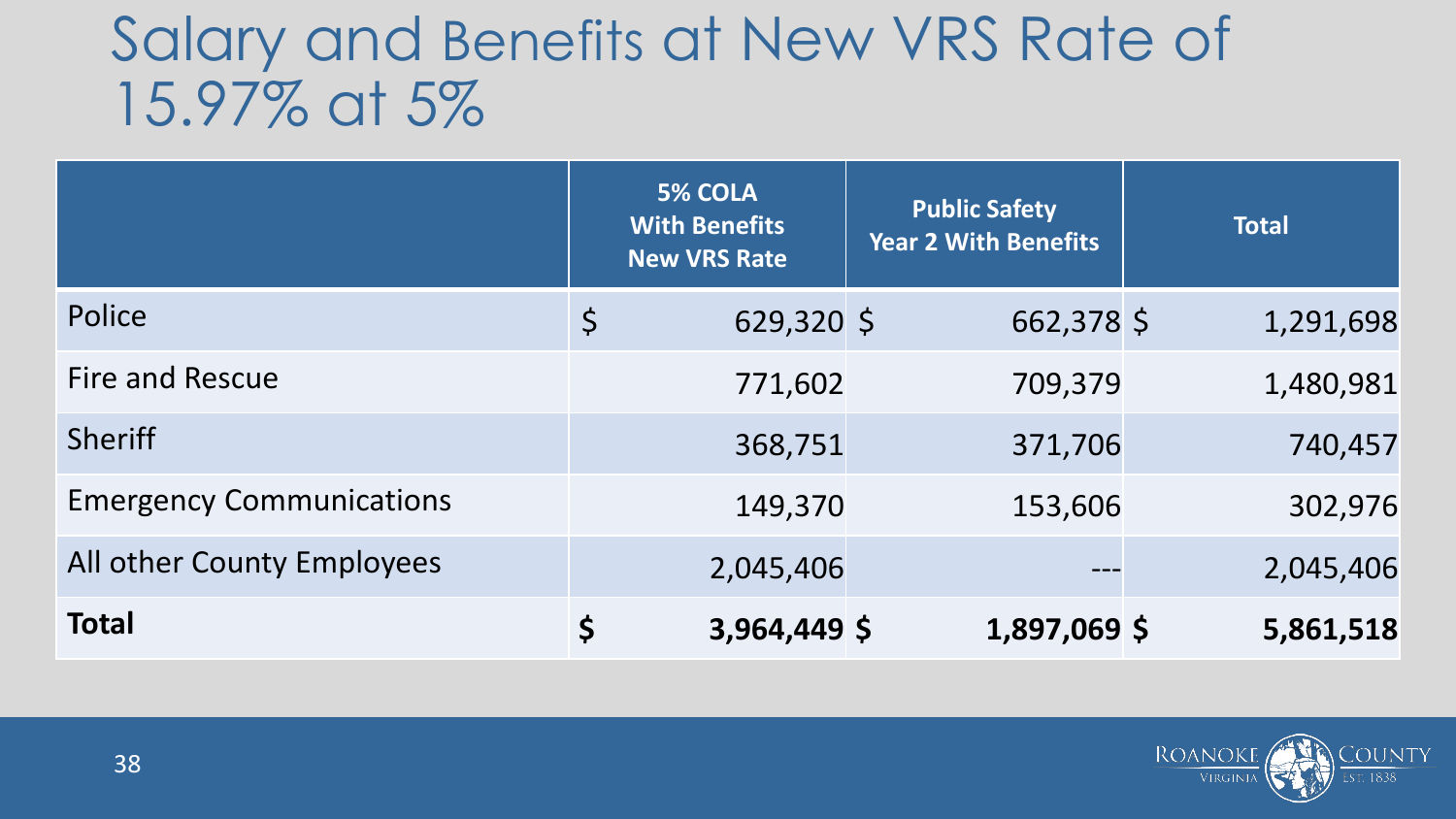#### History of Pay Adjustments at 5%

**FY 2017 FY 2018 FY 2019 FY 2020 FY 2021 FY 2022 FY 2023** Pay Adjustment | 2.00% | 1.50% | 2.00% | 2.75% | 0.00% | 3.00% | 5.00% Inflation\* 1.84% 2.25% 2.08% 1.57% 2.30% 6.22% 5.00% \$ Difference \$0 (\$375) (\$423) \$181 (\$1,038) (\$2,816) (\$2,957) **\$50,000 \$50,750 \$51,765 \$53,189 \$53,189 \$54,784 \$57,523 \$50,000 \$51,125 \$52,188 \$53,008 \$54,227 \$57,600 \$60,480 \$48,000 \$50,000 \$52,000 \$54,000 \$56,000 \$58,000 \$60,000 \$62,000 Example Salary Adjustments Compared to Inflation \$50,000 Salaried Employee in FY 2017 County Pay Adjustment Inflation\*** 

**Note:** \*Inflation rates shown reflect the average inflation for each fiscal year per the US Bureau of Labor Statistics Consumer Price Index (CPI) for all Urban Consumers \*5.0% Inflation projected for FY 2023

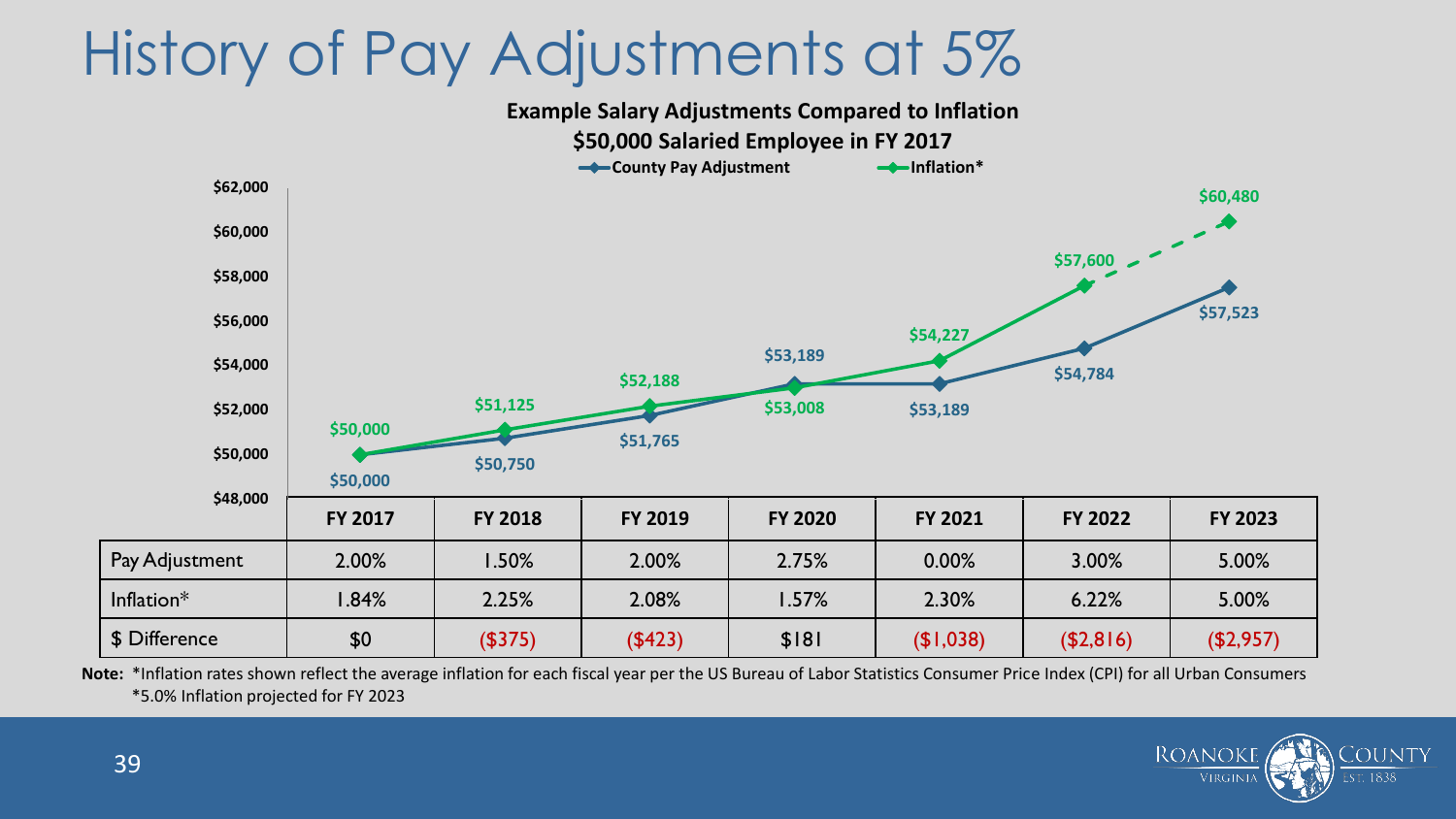#### History of Pay Adjustments

**Example Salary Adjustments Compared to Inflation**



**Note:** \*Inflation rates shown reflect the average inflation for each fiscal year per the US Bureau of Labor Statistics Consumer Price Index (CPI) for all Urban Consumers \*5.0% Inflation projected for FY 2023

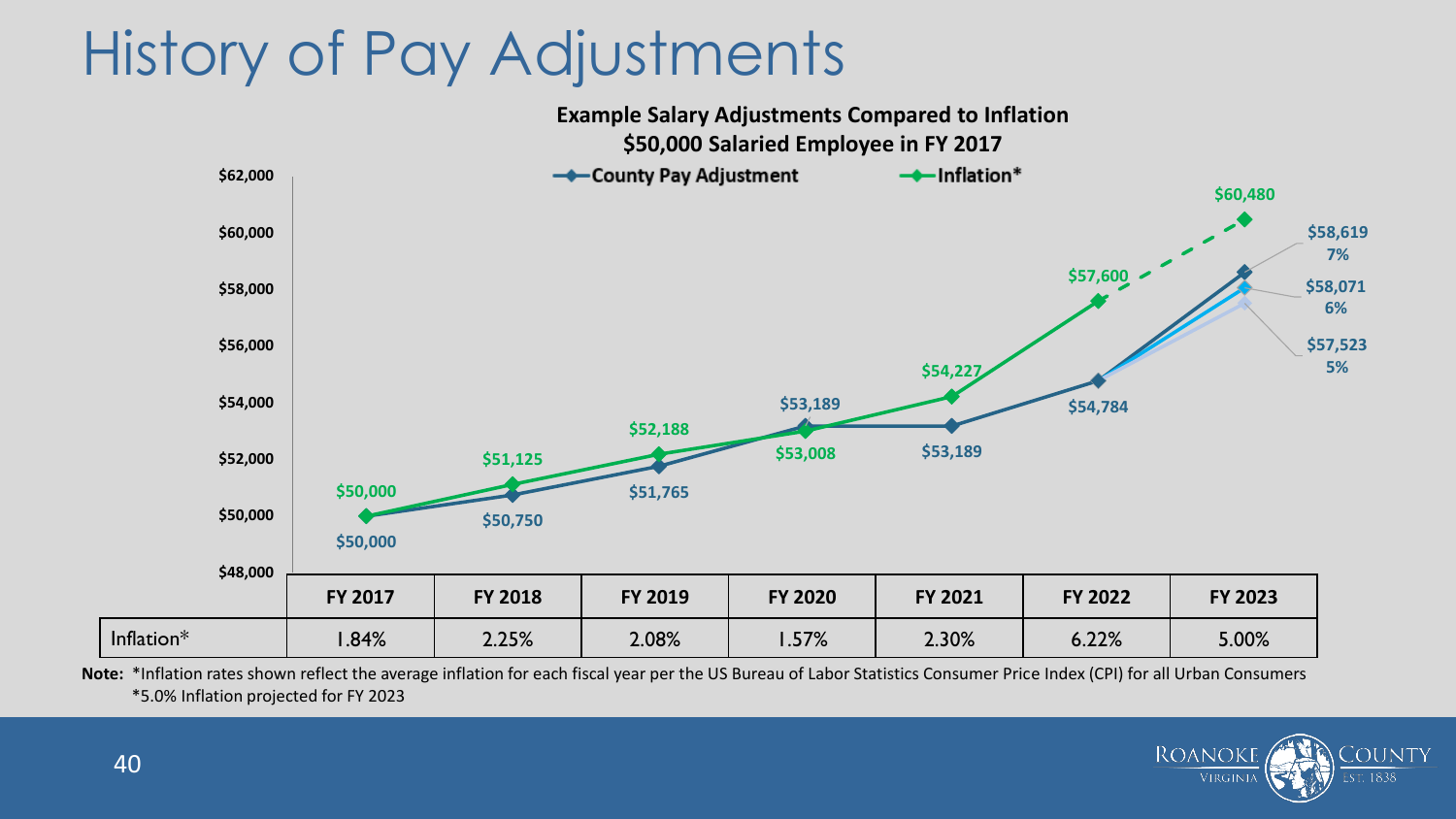#### Salary and Benefits at New VRS Rate of 15.97%

|                                 | 7% COLA and<br><b>Step Plan</b> |                | 6% COLA and<br><b>Step Plan</b> |  | 5% COLA and<br><b>Step Plan</b> |
|---------------------------------|---------------------------------|----------------|---------------------------------|--|---------------------------------|
| Police                          | $\varsigma$                     | $1,709,657$ \$ | $1,500,713$ \$                  |  | 1,291,698                       |
| Fire and Rescue                 |                                 | 1,991,628      | 1,736,214                       |  | 1,480,981                       |
| <b>Sheriff</b>                  |                                 | 983,579        | 862,767                         |  | 740,457                         |
| <b>Emergency Communications</b> |                                 | 381,936        | 352,574                         |  | 302,976                         |
| All other County Employees      |                                 | 2,698,271      | 2,371,779                       |  | 2,045,406                       |
| <b>Total</b>                    | \$                              | 7,765,071 \$   | $6,824,047$ \$                  |  | 5,861,518                       |

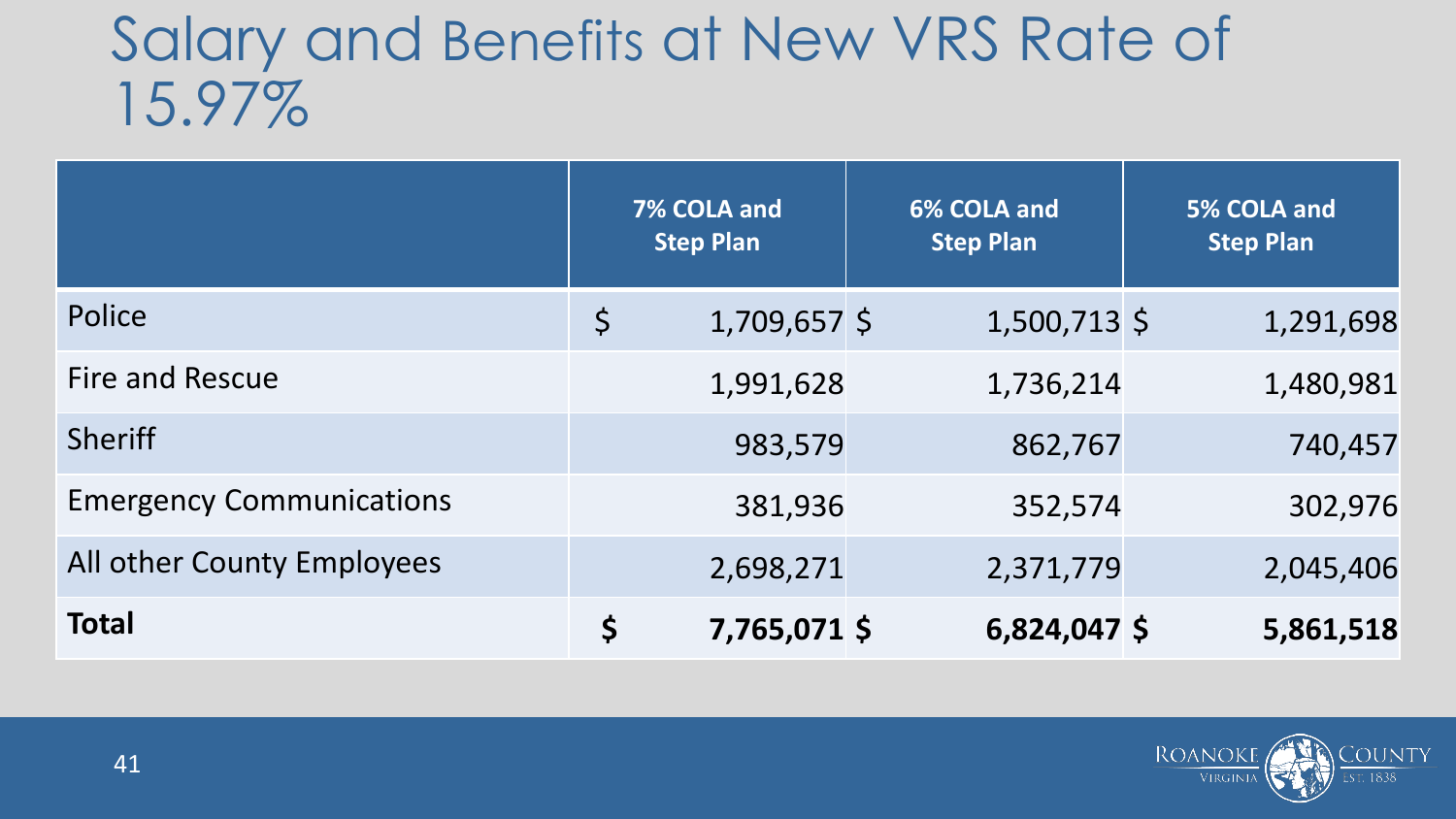## Insurance Benefits

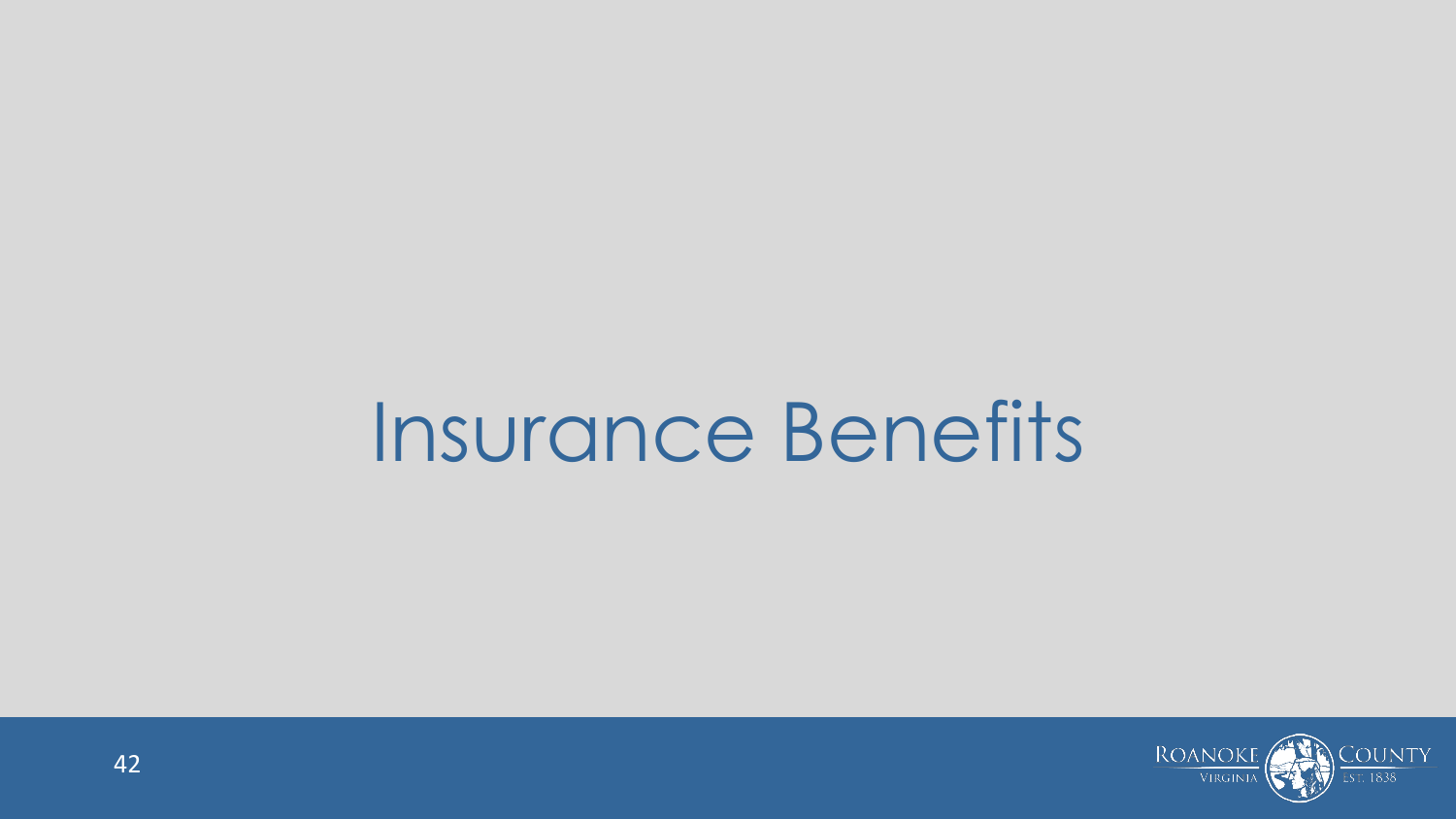### Health Insurance Overview

| Description                         | Deductible/Out-Of-Pocket/CoPay      |  |  |  |  |
|-------------------------------------|-------------------------------------|--|--|--|--|
| Anthem KeyCare 1000                 |                                     |  |  |  |  |
| <b>In-Network Deductible</b>        | \$1,000 Individual / \$2,000 Family |  |  |  |  |
| In-Network Max Out-Of-Pocket        | \$3,500 Individual / \$7,000 Family |  |  |  |  |
| In-Network Co-Insurance             | 80% Anthem / 20% Employee           |  |  |  |  |
| <b>Employer Contribution to HRA</b> | \$500 Individual / \$1,000 Family   |  |  |  |  |
| <b>Blue View Vision</b>             | \$15 CoPay / 35% off retail frames  |  |  |  |  |
| <b>Pharmacy - WellDyne</b>          | \$10/\$25/\$40                      |  |  |  |  |

• No plan changes proposed

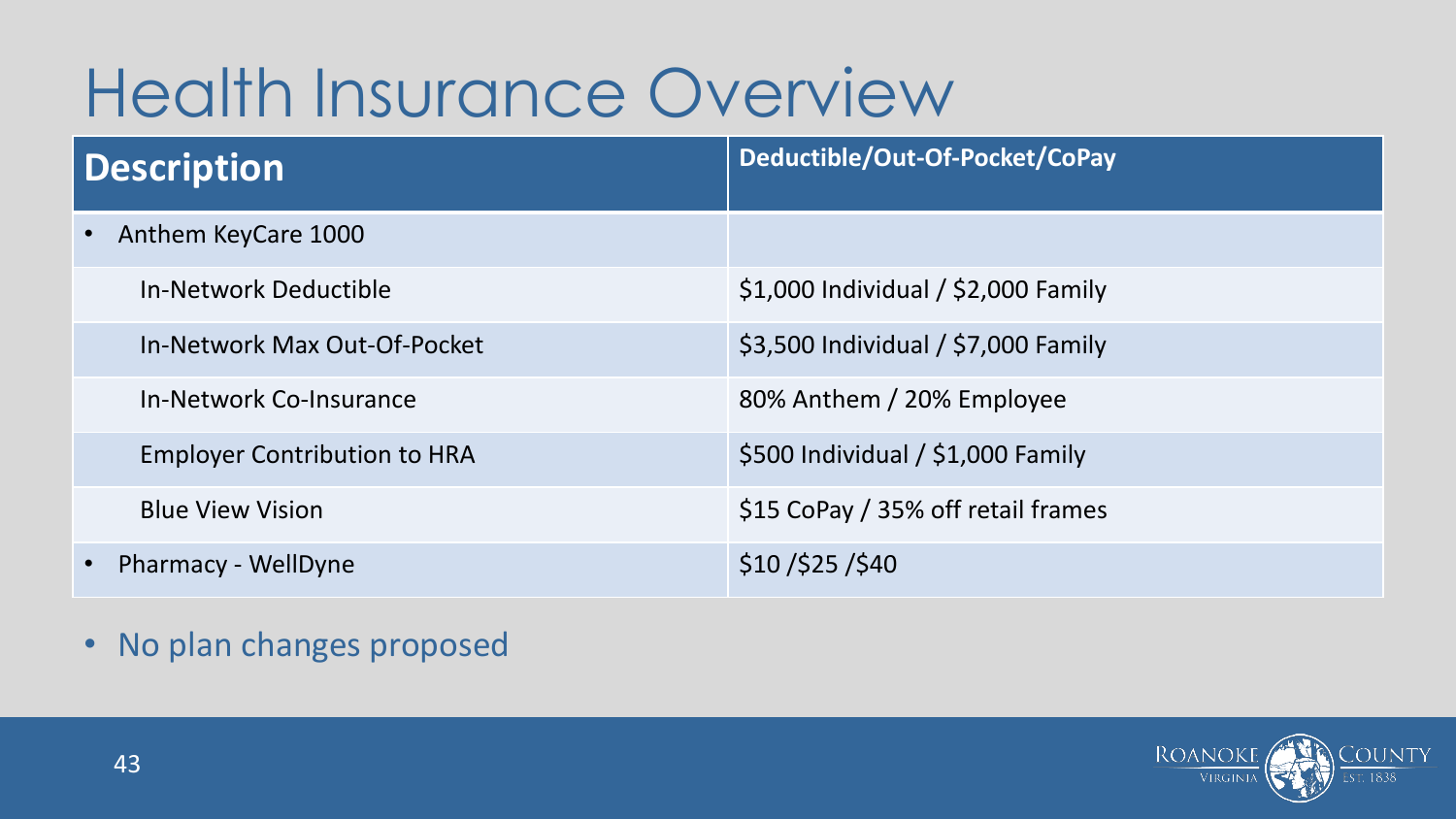#### Health Insurance Employee/Employer Rate Structure Draft: Monthly Rates

| <b>Current Employees with Wellness</b>                                 |            |            |                 |            |          |                 |                                            |  |  |  |  |
|------------------------------------------------------------------------|------------|------------|-----------------|------------|----------|-----------------|--------------------------------------------|--|--|--|--|
| <b>With Wellness</b><br>FY 2022 Monthly Rates<br>FY 2023 Monthly Rates |            |            |                 |            |          |                 | <b>Employee Share</b><br><b>Difference</b> |  |  |  |  |
|                                                                        | Total      | County     | <b>Employee</b> | Total      | County   | <b>Employee</b> | FY 23 - FY 22                              |  |  |  |  |
| KC1000 Employee Only                                                   | 626.54     | \$532.56   | 93.98           | 655.78     | 557.10   | 98.68           | 4.70                                       |  |  |  |  |
| $ $ KC1000 Employee + Child                                            | 906.80     | 657.44     | 249.36          | 947.98     | 686.14   | 261.84          | 12.47                                      |  |  |  |  |
| $ $ KC1000 Employee + Spouse                                           | \$1,253.10 | \$314.52   | 438.58          | \$1,311.59 | 851.07   | 460.51          | 21.93                                      |  |  |  |  |
| $ $ KC1000 Employee + Family                                           | \$1,573.74 | \$1,022.94 | 550.80          | \$1,648.26 | 1,069.91 | 578.35          | 27.54                                      |  |  |  |  |

\*Employee eligible for HRA if enrolled in Wellness; spouse HRA contingent on enrolling in Wellness

| <b>Current Employees without Wellness</b> |          |                       |                 |                       |                                            |                 |               |  |  |  |  |
|-------------------------------------------|----------|-----------------------|-----------------|-----------------------|--------------------------------------------|-----------------|---------------|--|--|--|--|
| <b>Without Wellness</b>                   |          | FY 2022 Monthly Rates |                 | FY 2023 Monthly Rates | <b>Employee Share</b><br><b>Difference</b> |                 |               |  |  |  |  |
|                                           | Total    | County                | <b>Employee</b> | Total                 | County                                     | <b>Employee</b> | FY 23 - FY 22 |  |  |  |  |
| KC1000 Employee Only                      | 760.33   | 551.25                | 209.08          | 798.35                | 578.80                                     | 219.55          | 10.45         |  |  |  |  |
| $ $ KC1000 Employee + Child               | 1,070.52 | 615.56                | 454.96          | \$1,124.04            | 646.32                                     | 477.72          | 22.75         |  |  |  |  |
| KC1000 Employee + Spouse                  | 1,520.70 | 760.36                | 760.34          | \$1,596.73            | 798.37                                     | 798.37          | 38.02         |  |  |  |  |
| $ $ KC1000 Employee + Family              | 1,937.53 | 968.77                | 968.76          | 2,034.41              | 1,017.20                                   | 1,017.20        | 48.44         |  |  |  |  |

\*Ineligible for HRA if employee not enrolled in Wellness

• Evaluating strategies to reduce/eliminate increases to the employee

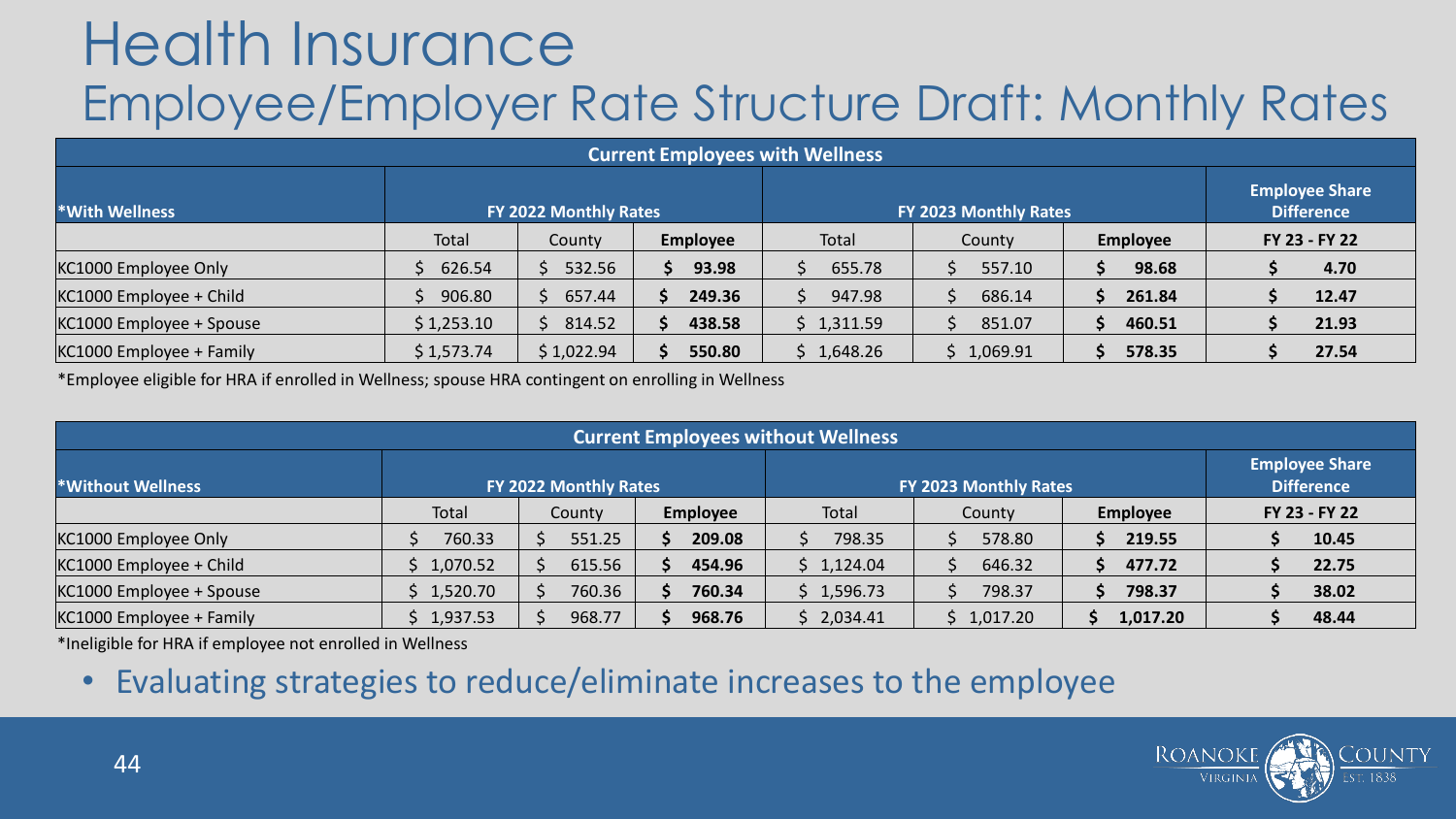#### Dental Insurance Overview and Monthly Rates

| Description                       | Deductible/Out-Of-Pocket/CoPay                                    |  |  |
|-----------------------------------|-------------------------------------------------------------------|--|--|
| Delta Dental                      |                                                                   |  |  |
| In-Network Deductible             | \$50 Individual / \$150 per calendar year                         |  |  |
| In-Network Max Out-Of-Pocket      | \$1,500 per enrollee per calendar year - preventive care included |  |  |
| <b>Basic Services Coinsurance</b> | 90% / 10% PPO Provider - 80% / 20% Premier Provider               |  |  |
| <b>Major Services Coinsurance</b> | 60% / 40% PPO Provider - 50% / 50% Premier Provider               |  |  |

|                    | <b>Proposed FY 2023 Dental Insurance Rates</b> |                                                   |                                           |                                                   |                                           |                                                    |  |
|--------------------|------------------------------------------------|---------------------------------------------------|-------------------------------------------|---------------------------------------------------|-------------------------------------------|----------------------------------------------------|--|
| <b>Dental Plan</b> | <b>Total</b><br><b>Premium</b>                 | <b>FY 2023</b><br><b>County</b><br><b>Portion</b> | <b>FY 2023</b><br><b>Employee</b><br>Rate | <b>FY 2023</b><br><b>Employee %</b><br>of Premium | <b>FY 2022</b><br><b>Employee</b><br>Rate | \$ Increase<br><b>FY 2022 to</b><br><b>FY 2023</b> |  |
| Subscriber         | \$34.02                                        | \$25.38                                           | \$8.64                                    | 25.4%                                             | \$8.10                                    | \$0.54                                             |  |
| Subscriber $+1$    | \$55.31                                        | \$32.38                                           | \$22.93                                   | 41.5%                                             | \$21.51                                   | \$1.42                                             |  |
| Family             | \$95.69                                        | \$48.06                                           | \$47.63                                   | 49.8%                                             | \$44.68                                   | \$2.95                                             |  |

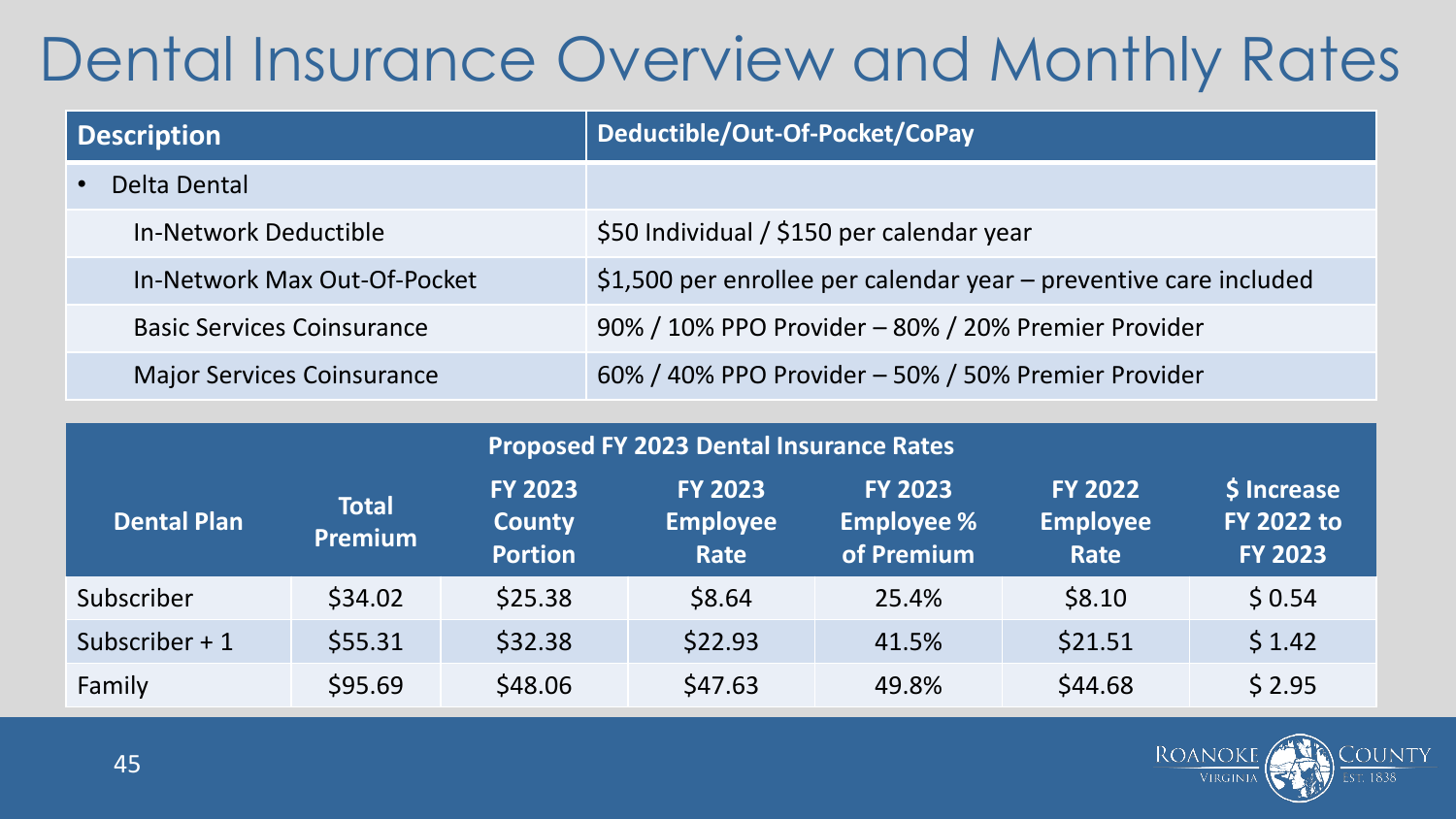# Outside Agency Funding

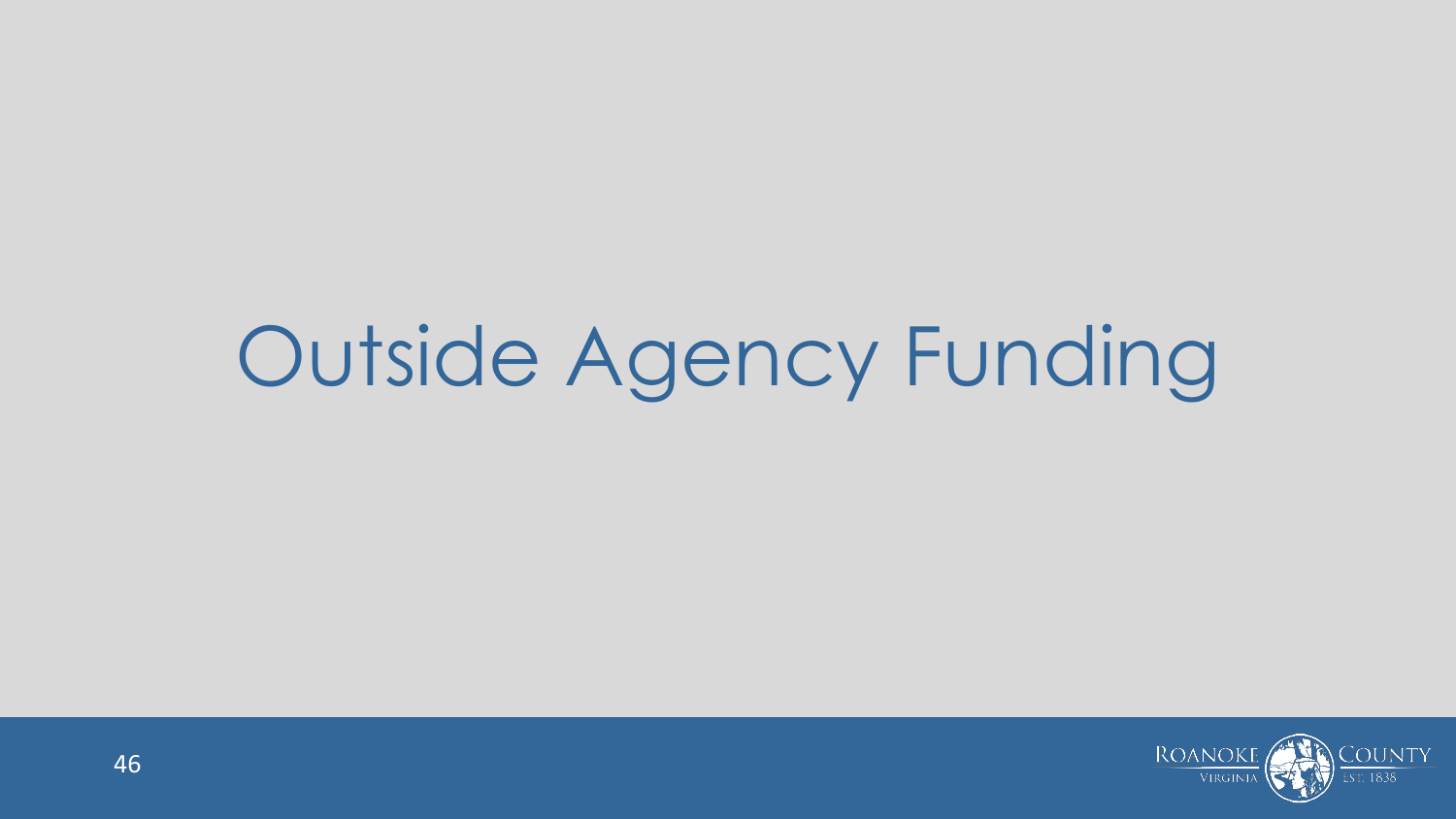#### FY 2023 Proposed Outside Agency Funding

- Discuss Discretionary Outside Agency requests
- Proposed Contractual Changes, \$275,345:
	- \$232,273 for Visit Virginia's Blue Ridge (based on Hotel/Motel Tax)
	- \$75,000 for Community College Access Program (CCAP)
	- \$4,525 for Roanoke Blueway Contributions
	- (\$58,750) for Roanoke Valley Broadband Operating Support
- Proposed Dues and Membership Changes, \$9,137:
	- \$5,000 for Membership to Virginia Institute of Government, Weldon Cooper
	- \$4,255 VML/VACO AEP Steering Committee